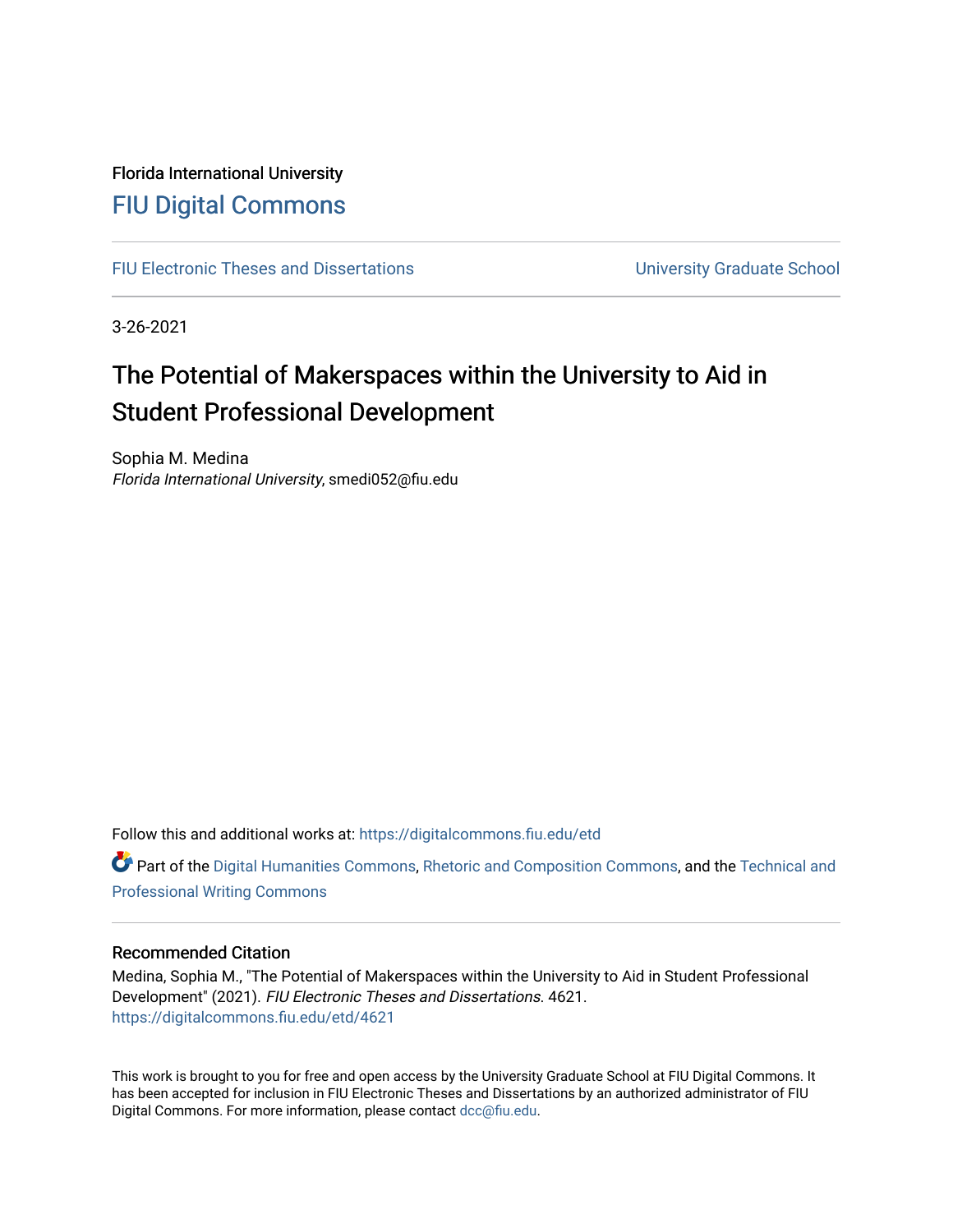### FLORIDA INTERNATIONAL UNIVERSITY

Miami, Florida

## THE POTENTIAL OF MAKERSPACES WITHIN THE UNIVERSITY TO AID IN STUDENT PROFESSIONAL DEVELOPMENT

A thesis submitted in partial fulfillment of the

requirements for the degree of

MASTER OF ARTS

in

ENGLISH

by

Sophia Marie Medina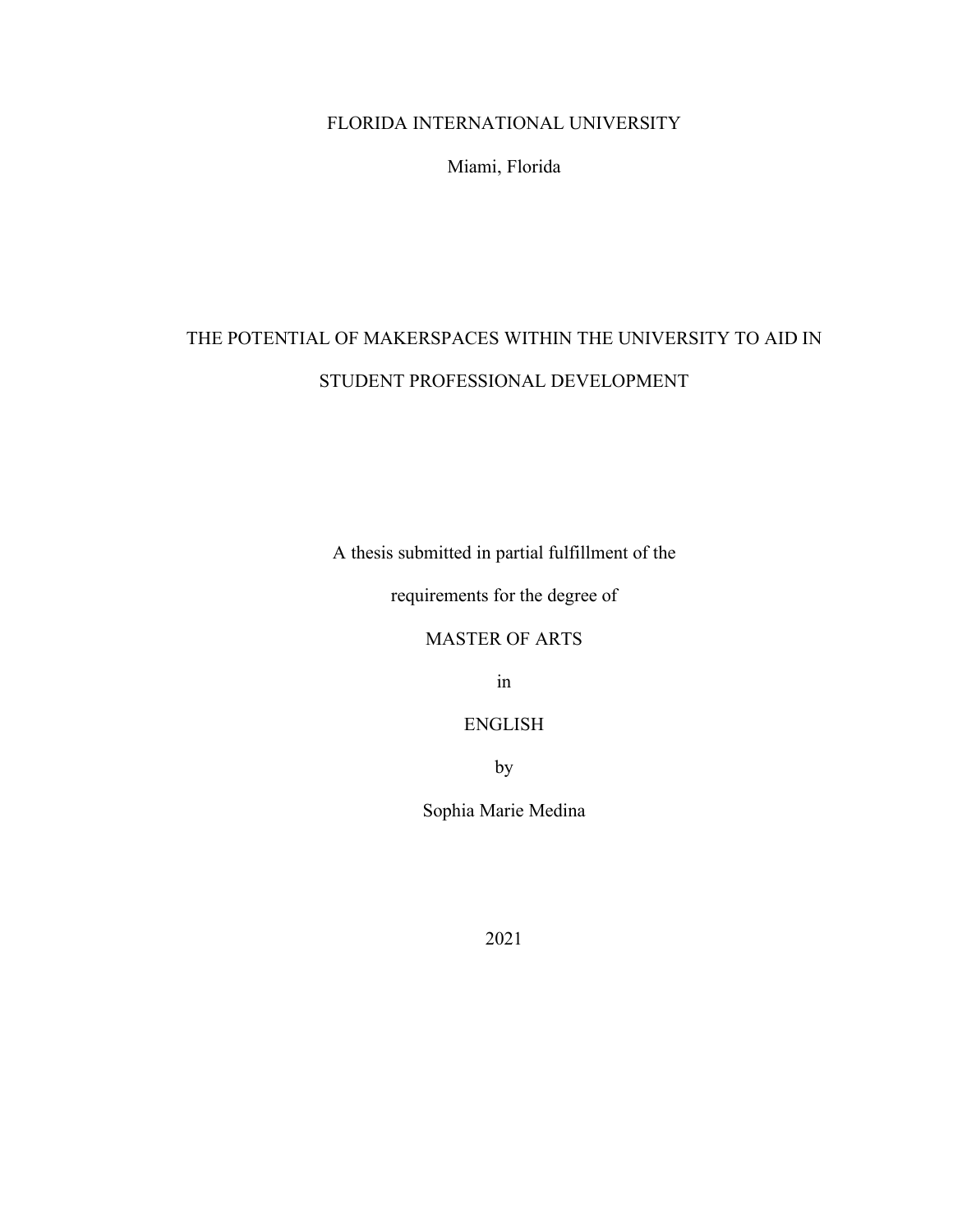To: Dean Michael R. Heithaus College of Arts, Sciences, and Education

 This thesis, written by Sophia Marie Medina, and entitled The Potential of Makerspaces within the University to Aid in Student Professional Development, having been approved in respect to style and intellectual content, is referred to you for judgement.

We have read this thesis and recommend that it be approved.

Shewonda Leger

Luke Thominet

Vanessa Sohan, Major Professor

Date of Defense: March 26, 2021

The thesis of Sophia Marie Medina is approved.

Dean Michael R Heithaus College of Arts, Sciences, and Education

 $\mathcal{L}_\mathcal{L}$  , where  $\mathcal{L}_\mathcal{L}$  , we have the set of the set of the set of the set of the set of the set of the set of the set of the set of the set of the set of the set of the set of the set of the set of the set

 $\mathcal{L}_\mathcal{L}$  , where  $\mathcal{L}_\mathcal{L}$  , we have the set of the set of the set of the set of the set of the set of the set of the set of the set of the set of the set of the set of the set of the set of the set of the set

 Andres G. Gil Vice President for Research and Economic Development and Dean of the University Graduate School

Florida International University, 2021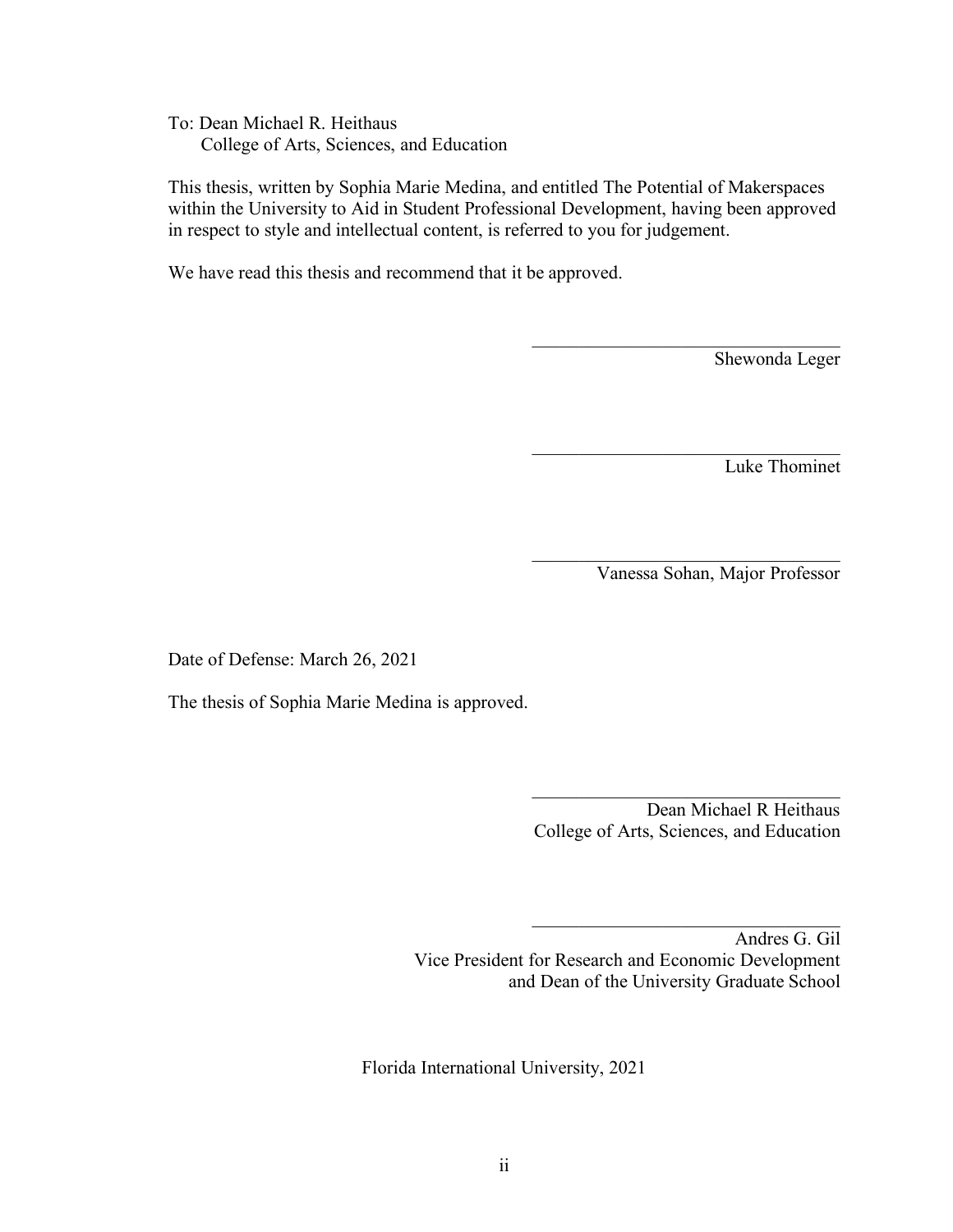#### ACKNOWLEDGMENTS

I would like to thank the members of my committee for their constant support and great effort in guiding me throughout this journey. Dr. Leger was helpful when it came to methodologies and was always so willing to help whenever she could. Dr. Thominet's constant reassurance, enthusiasm, and positive criticism helped me to complete this thesis, along with his helpful source recommendations. Most of all, I would like to thank my Major Professor Dr. Sohan. Since the start of my journey at Florida International University, she has served as my mentor, constantly guiding me throughout my educational career even during times of uncertainty. Without her, I would not be where I am today.

I would like to thank my parents, Loida Perez and Jose Medina, and my sister, Maria Medina, for constantly pushing me to reach for new heights. With their constant support and love, I have been able to accomplish more than I can ever imagine. Even during times when the future seemed unclear, they have continuously helped to unblur the path that I currently walk on. They have followed this journey with me since the very beginning.

I would like to thank Anthony Hernandez for pushing me to always keep moving forward. With his words of wisdom and support, I have finally reached the end of my master's experience. He has inspired me in more ways than he can imagine. For that, I am truly grateful.

iii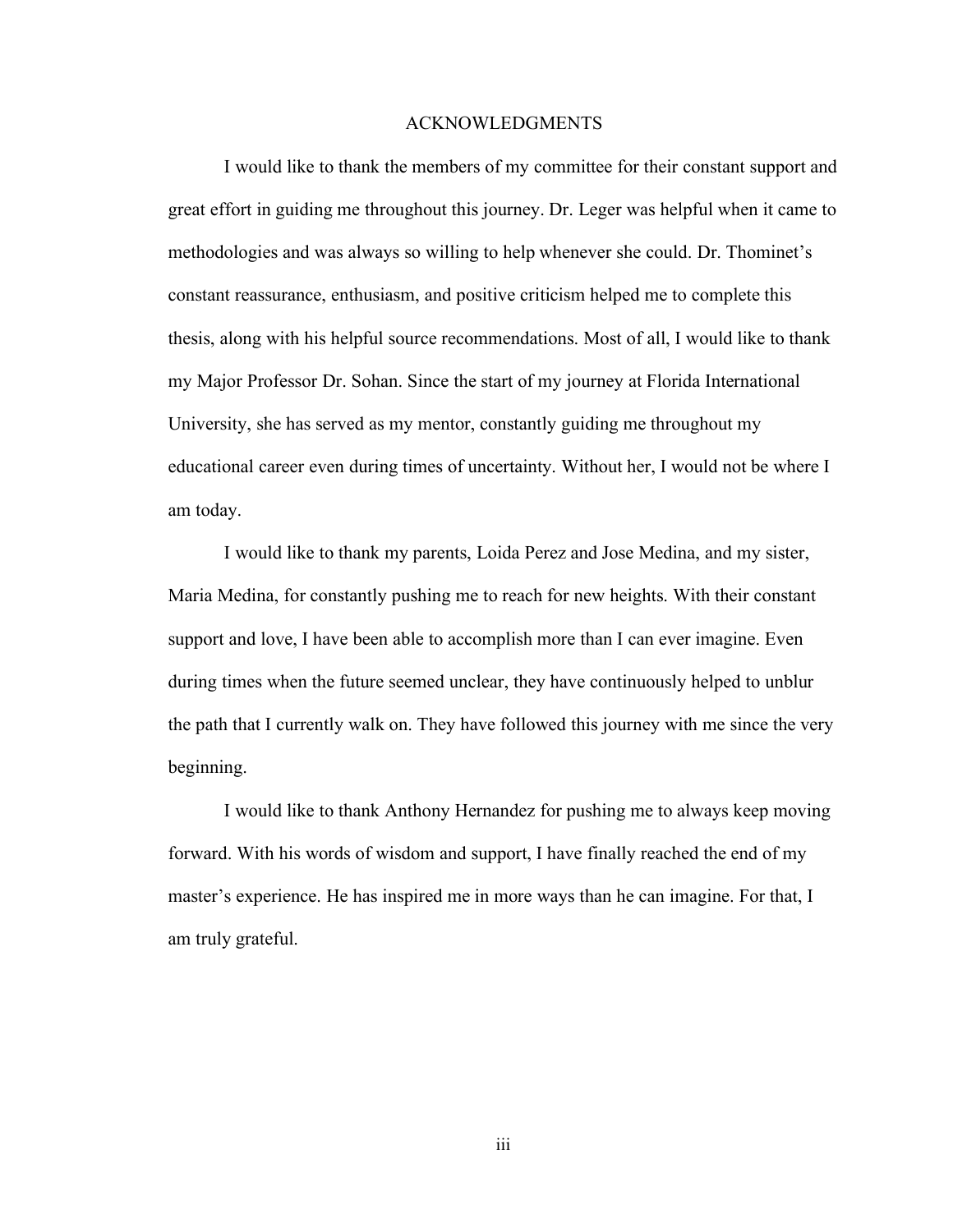#### ABSTRACT OF THE THESIS

### THE POTENTIAL OF MAKERSPACES WITHIN THE UNIVERSITY TO AID IN STUDENT PROFESSIONAL DEVELOPMENT

by

Sophia Marie Medina

Florida International University, 2021

Miami, Florida

Professor Vanessa Sohan, Major Professor

This thesis demonstrates the potential positive impact makerspaces can have among humanities students who are seeking to pursue careers outside of academia. Although multimodal composition is encouraged within the humanities, lack of experience, resources, and guidance becomes a barrier for students to gain many of the technological expertise required in professional environments. In addition. many students struggle to exercise the work skills necessary within a corporate or technical environment. The makerspace can create opportunities for student development while preparing participants with career skills, such as digital literacy, collaboration, creativity, and networking. Through interviews conducted with facilitators and a company project collaborator, I investigate a corporate makerspace to support how these spaces can aid students seeking to prepare for their future endeavors. My findings discuss themes, such as learning, peer-learning, networking, collaboration, and creativity. These themes help to determine how the makerspace can aid in professional development if implemented within the university.

iv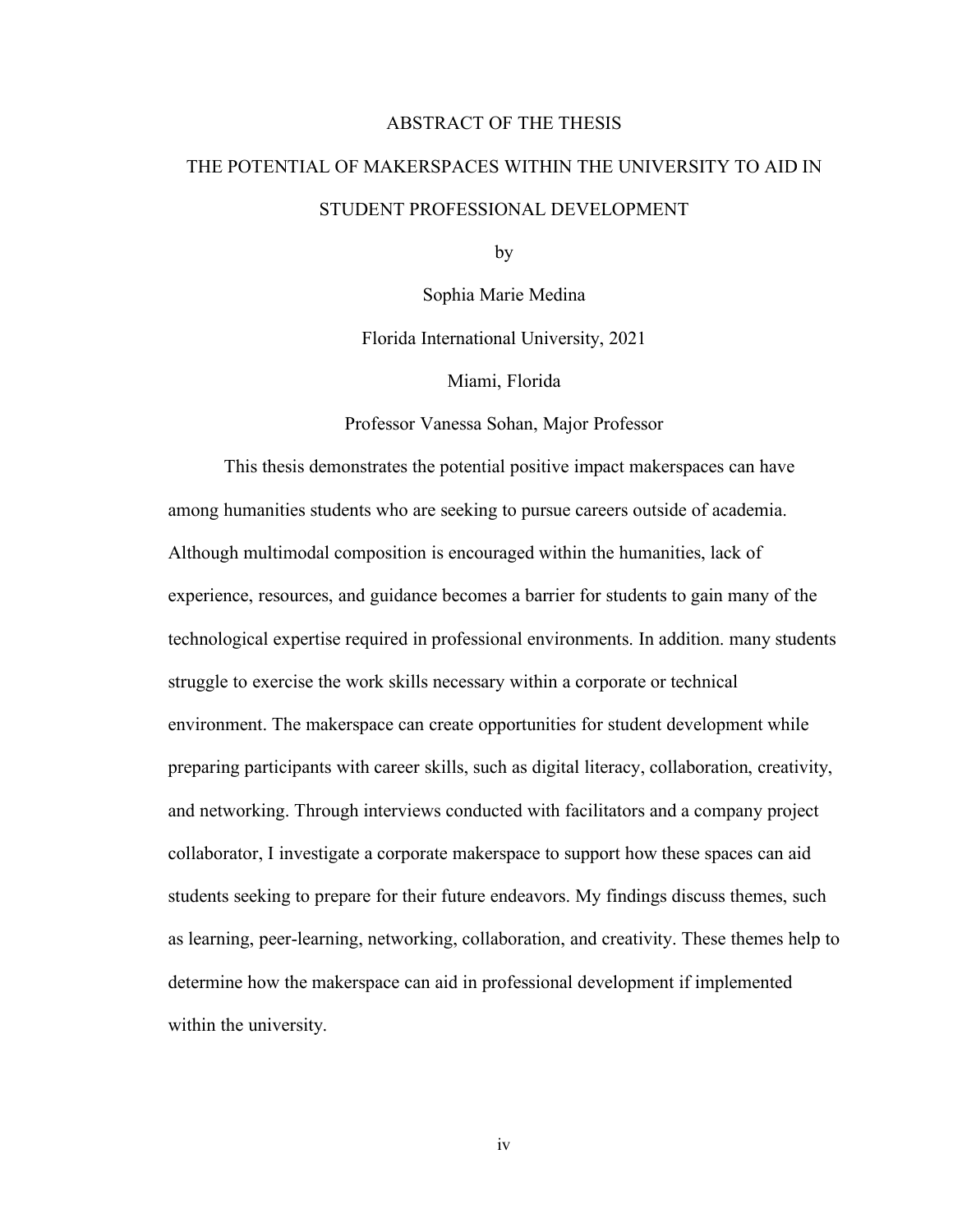| <b>TABLE OF CONTENTS</b> |  |
|--------------------------|--|
|--------------------------|--|

| <b>CHAPTER</b> | <b>PAGE</b> |
|----------------|-------------|
| I.             |             |
| II.            |             |
|                |             |
| III.           |             |
| IV.            |             |
| V.             |             |
| VI.            |             |
|                |             |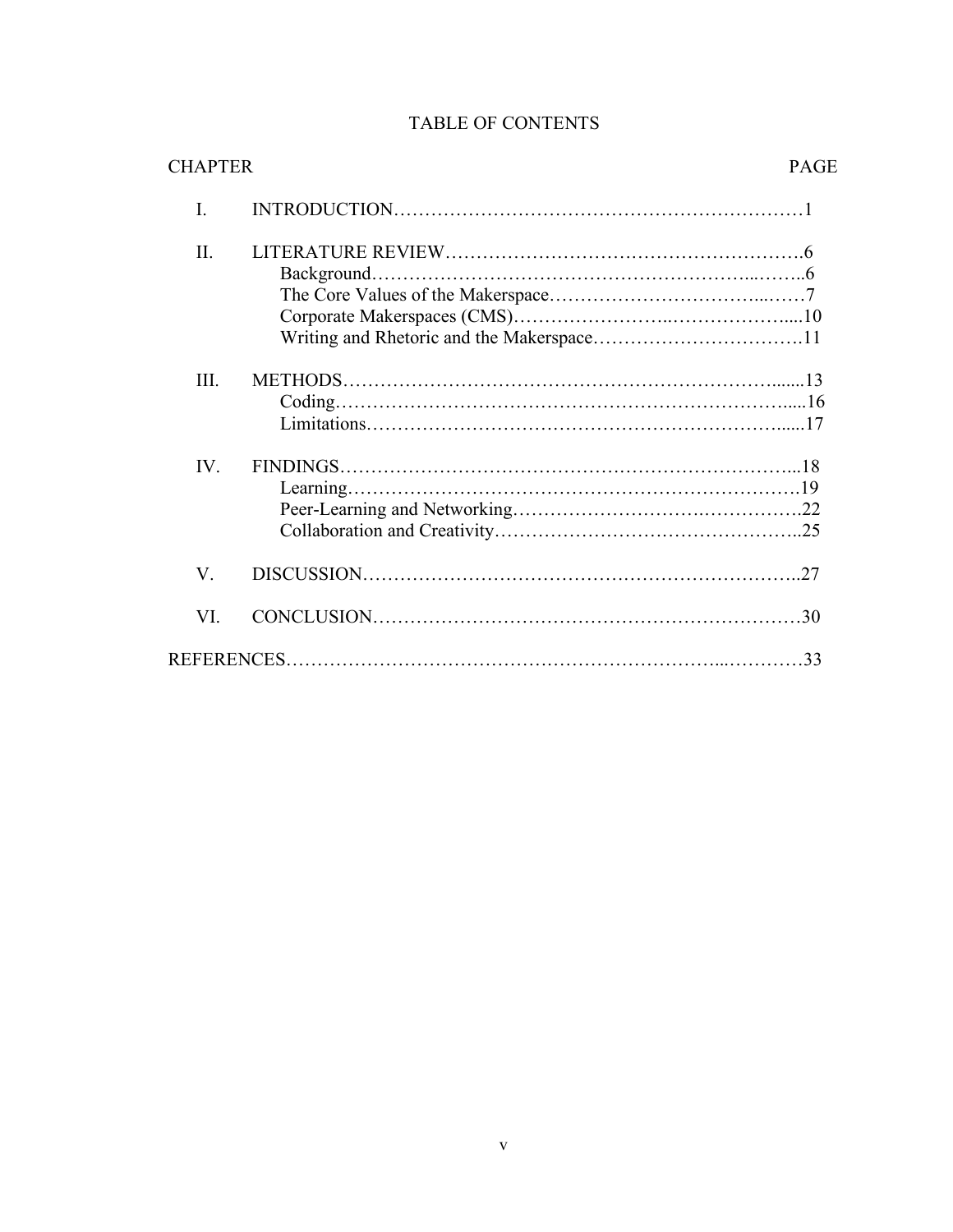#### **I. INTRODUCTION**

The conversation on makerspaces has gradually made its way within the Writing and Rhetoric field as technology continues to advance every year. The makerspace is a physical designated space with the resources and tools that allows students to make different forms of creations they choose while obtaining new skills. Sheridan, Litts, Brahms, Jacobs-Priebe, and Owens (2014) define makerspaces as "informal sites for creative production in art, science, and engineering where people of all ages blend digital and physical technologies to explore ideas, learn technical skills, and create new products" (p. 505). In other words, makerspaces are dedicated to the process of inventing and making, ranging from physical creations —such as clothing design, paintings, sculptures — or digital/technological creations, such as images, videos, animation, 3D figures, and more. The kinds of resources that can be found within these kinds of spaces are computers, 3D Printers, access to online software (e.g. Adobe Creative Cloud) and more.

As makerspaces continue to make way into many educational and academic settings, the potential of these spaces in the university setting have begun to circulate among members in academia. While primary schools, educational institutions, and libraries continue to implement these designated spaces to enhance the skills of young children and adults alike (Geser et al., 2019), scholars have begun to research the impact they can have on student development within the university level, especially in terms with the development of new skills and preparation for those interested in marketing their degrees. Although makerspaces were first incorporated in educational settings, business have begun to implement these spaces within their own place of work (Rieken et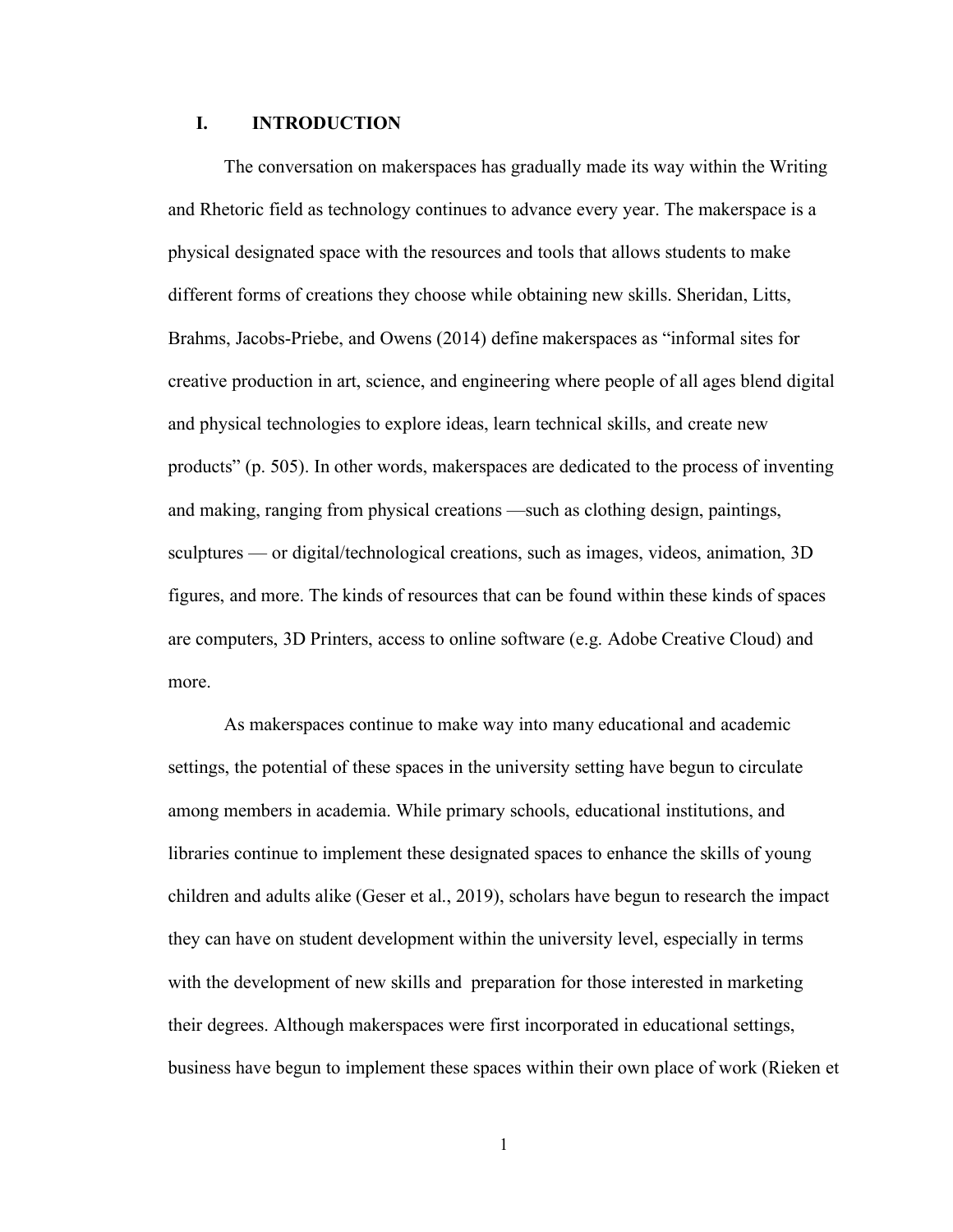al., 2019). These spaces, known as corporate makerspaces (CMS), can usually be found in companies related to marketing, brand work, architecture/ interior design, and graphic design. Inspired by academic makerspaces, companies have implemented CMSs to invite corporate employees to work collaboratively with their fellow co-workers while coming up with new ideas and projects for their enterprise (Rieken et al., 2019). Therefore, it is essential for students seeking to pursue careers outside of academia to gain the proper experience to thrive within these professional settings.

 People can see now, more than ever, that the world has completely transitioned over to digital forms of writing and mean-making. The COVID-19 pandemic has forced individuals to see that value of digital communication in a different way. The internet has become a primary source of communication, consumerism, and digital creation. Social media, content creation, blog posts, and online databases have become the inevitable successors of the print format. In addition, multimodal composition has become a norm within the workplace. This is because modern "white-collar" settings have moved away from bound forms of communication and transitioned to views that encourage mobility, mixing, and historical embedding (Spotti, 2011). Communication in these workplaces have begun to be characterized with the use of different modes (e.g., image, video), genres (e.g,. PowerPoint presentations), online platforms (e.g., Instagram, Twitter), and media (Blasjo & Jonsson, 2020). Therefore, it is crucial that students who intend to pursue careers outside academia learn to adapt to these new professional climates.

Many graduate programs in the humanities, such as English Writing and Rhetoric, advocate students to produce multimodal or digital works within the field. Multimodality is the integration or combination of different modes and rhetorical resources – such as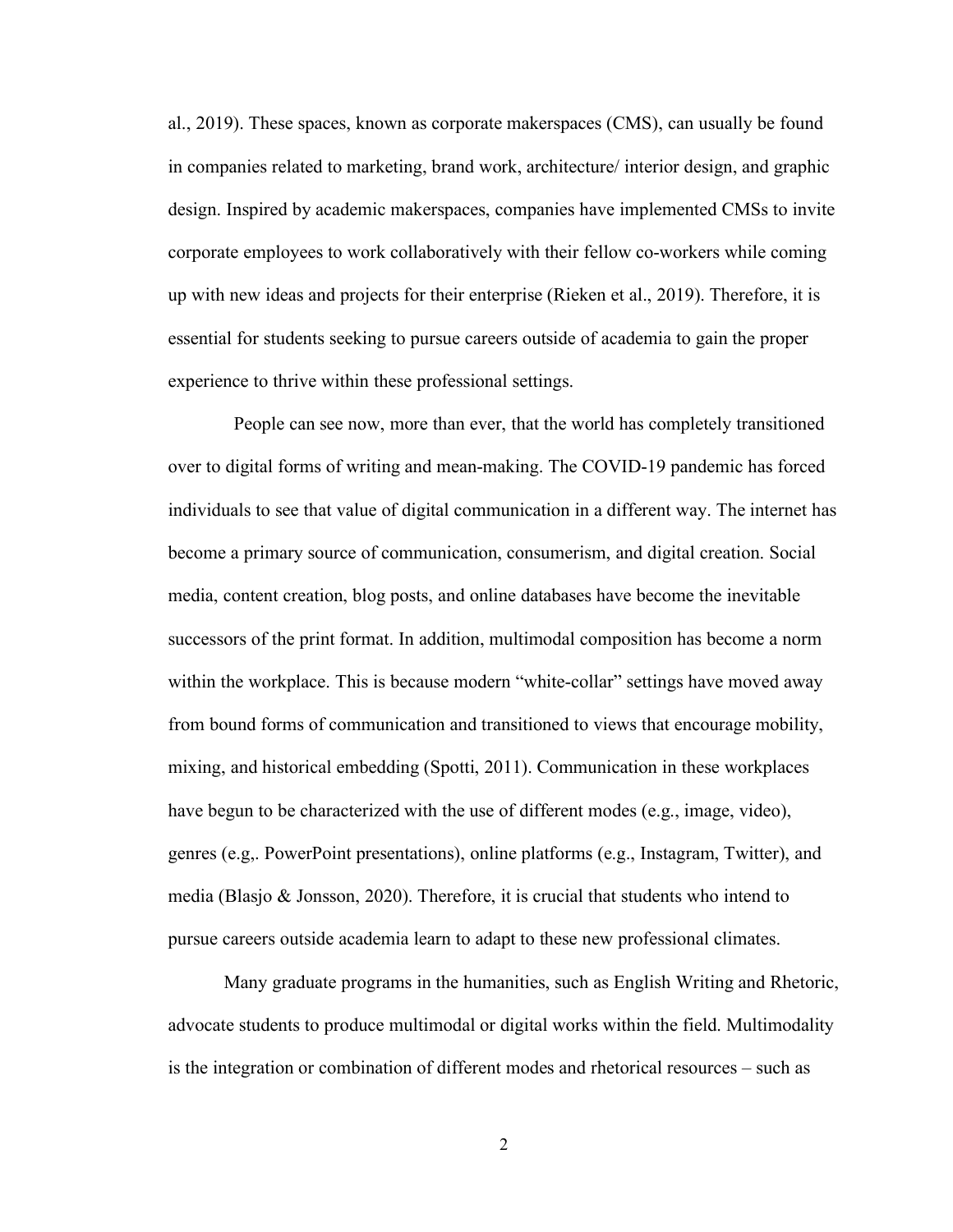text, still and moving images, music, photos – to make meaning. However, not many students choose to take the opportunity to produce multimodal works. On the basis of my experience as an English graduate student and speaking with my classmates, many do not choose to take the opportunity because they do not know how to start. According to Devoss (2013), students who come from disciplines such as English are very text-focused and text-heavy when it comes to producing works, such as documents. In addition, many students do not have the proper resources, experience, or technology compose multimodally, leading them to default to the standard academic paper.

Apart from the student experience, professors may struggle to evaluate multimodal composition effectively. Many evaluate this kind of composing by assessing whether their work delivers a message in terms of its rhetorical situation (Anderson et al., 2006). Teachers are forced to rely upon common quantitative forms of assessment which often rely on standard-based views of literacy (Cumming et al., 2012; Lewitt, 2003; Matthewman et al. 2004; Anderson & Kachorsky, 2019, para. 2). In addition, feedback is limited; many professors do not specialize in these modes or media, making it difficult to provide constructive criticism. Therefore, creating successful practices to promote multimodal creation requires professors to approach their students with a mixed skills approach, which many do not know how to do (Camiciottoli & Campoy-Cubillo, 2018). Ultimately, there are still questions in academia that remain unanswered regarding how multimodal elements should be observed within the classroom setting and what elements should be considered to value and assess them (Camiciottoli & Campoy-Cubillo, 2018).

The implementation of makerspaces within the university has the potential to enhance the learning experience of students while simultaneously providing them the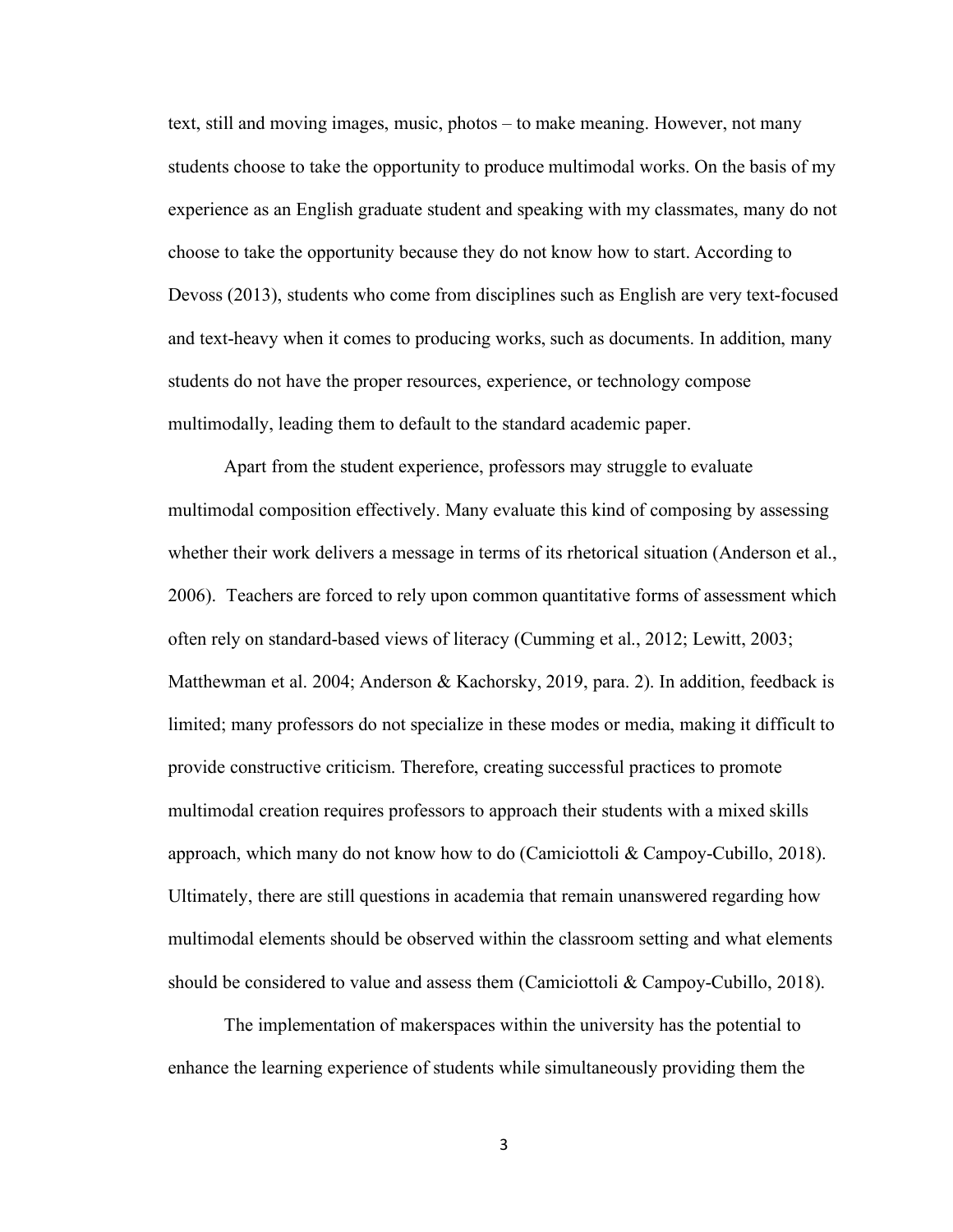skills desired in many professional settings. As we see these spaces continue to make way in corporate and start-up businesses, there is even more reason to offer students the opportunity to experience them before entering their careers. With the makerspaces' emphasis on creating multimodal and multimedia works, participants in these spaces can learn to do so while attempting to draw on outside new media literacies to create compositions in a new way (Gollihue, 2019). The makerspace goes even further by giving students the ability to gain experience in essential entrepreneurial skills such as collaboration, networking, and digital literacy (Li & Todd, 2019). Moreover, university learning can be strengthened by contributing these skills required in the twenty-first century, enhancing creativity and innovation while promoting the university's connection to the outside world (Pettersen et al, 2019). Apart from student development, professors and facilitators of these spaces may see an enhancement of their own technical and digital skills (Li & Todd, 2019).

Implementing makerspaces in the university for higher education students is an area of study that is beginning to surface within the Writing and Rhetoric field. However, there is not enough research to support or understand how these makerspaces will or can function, especially when it comes to skill development. Therefore, I aim to bridge this gap within Writing and Rhetoric to reveal the values of the makerspace, and how it can serve the student community. I argue that the implementation of makerspaces in the university can help students transition into careers outside of academia while allowing them to market their degrees. Moreover, I will suggest that these kinds of spaces can give students in the humanities essential skills required in professional career fields such as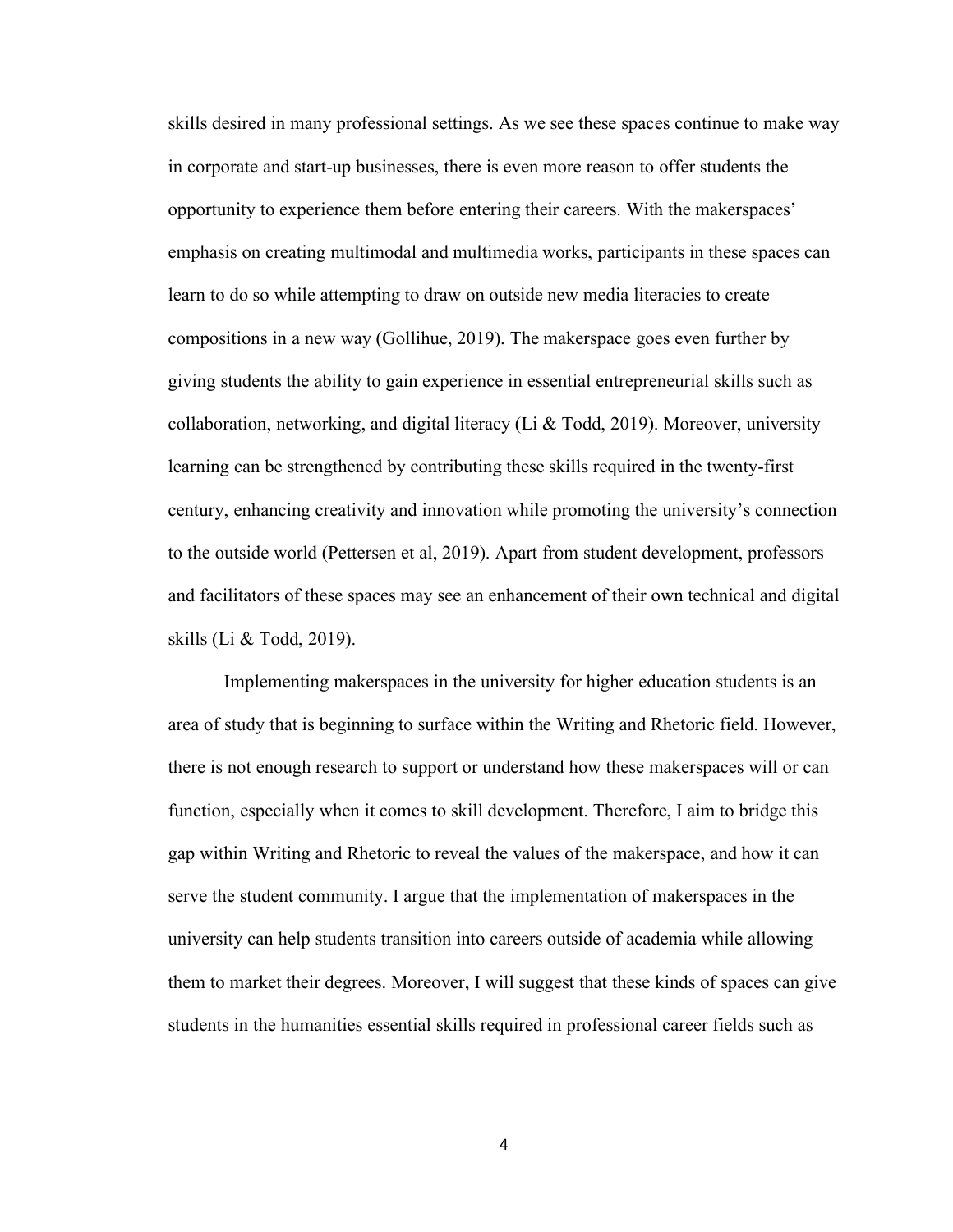journalism, technical writing, and marketing through makerspace characteristics such as learning, collaboration, and creativity.

When conducting my research, I will seek to answer the following research questions: What is the makerspace and its characteristics? What are some of the conversations being had about the makerspace? How can makerspaces aid in student development, especially for Writing and Rhetoric students seeking work outside of academia? Does its characteristics aid in this student development? What are corporate makerspaces? How can the makerspace prepare students to participate in these CMSs? How does learning, peer-learning, creativity, collaboration, and networking take place within the makerspace? Can the implementation of makerspaces in the university be beneficial for students seeking to gain skills and experience for their future careers?

As more information and case studies on makerspaces continue to come to light, many reveal the importance of creativity, digital literacy, and collaboration within the professional world. In my thesis, I share an analysis on the results of an interview study I conducted with facilitators, employees, and collaborators who work in a real-life makerspace used for entrepreneurial purposes. The subject population consists of three facilitators and a company project collaborator. I chose to keep the population small to create limited exposure because of the COVID-19 pandemic. In addition, this is why I chose to hold these interviews through Zoom. Therefore, I chose to interview the owners of the space and at least one outside participant. The themes that I will review during these interviews will be learning, peer-learning, collaboration, creativity, and networking.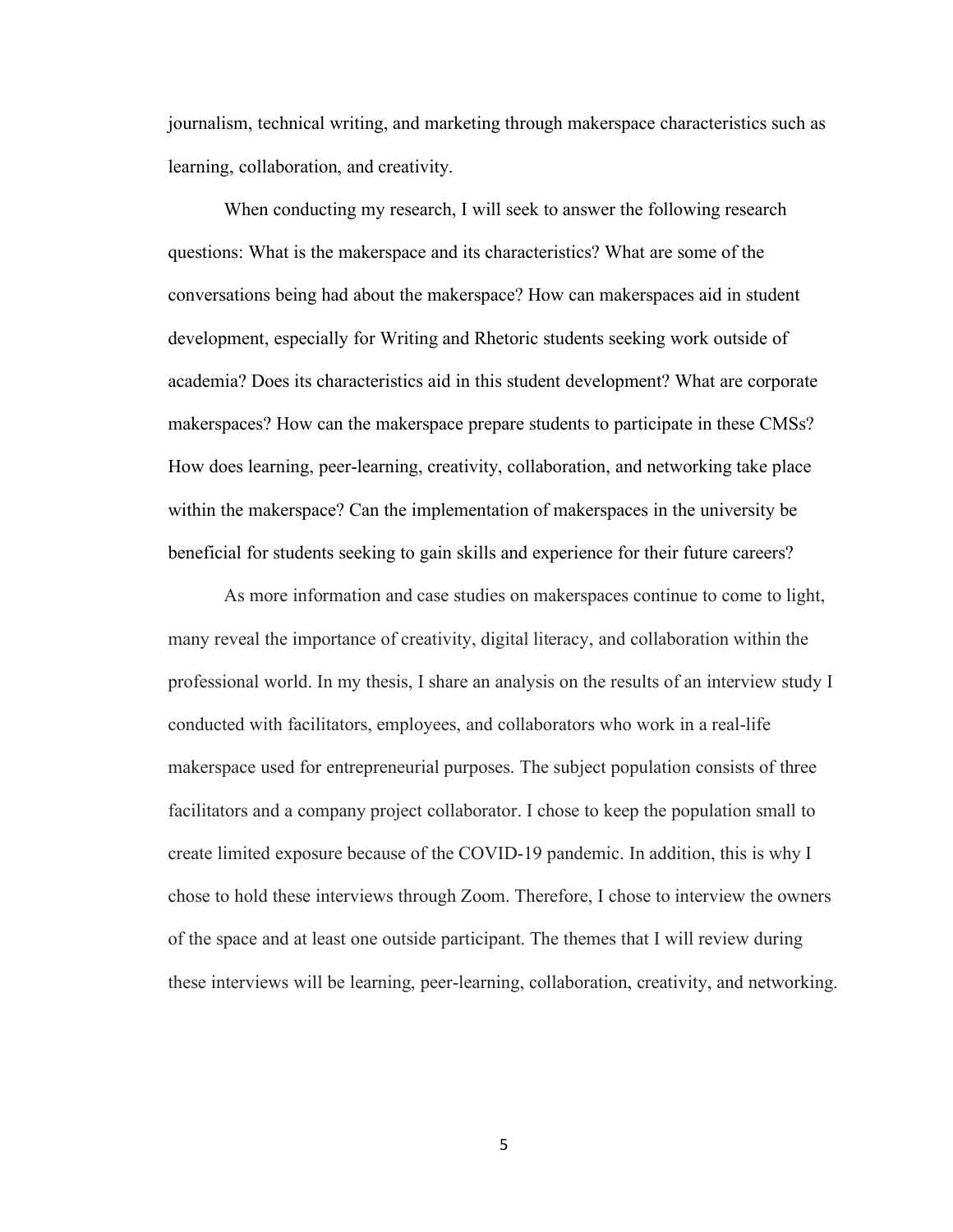#### **II. LITERATURE REVIEW**

#### *Background*

The concept of the makerspace was developed by Seymore Paport, the father of the maker movement. He sought for potential learners to create tools, theories, and learning environments to inspire learners to create successful ideas through experience. (Ciecierski & Stylers, 2020). Created from Paport's ideals, the maker movement began to make its way among the U.S. The movement first began as a collective of people who enjoy do-it-yourself (DIY) projects and were eager to share their interests and skills with their community (Moore et al., 2020). Eventually, libraries and science centers began to adopt making as a pedagogy, which led to great traction for the maker movement.

Maker culture became an important part of the modern age, as it was characterized by highly electronic practices that privilege product over process and the individual contributions and effort of makers (Gollihue, 2019). The culture calls for participants to look back at DIY and how it positions individuals as producers, inventors, and multiliterate people of the digital age (Gollihue, 2019). As Doughtery (2012) states, "We all are makers: as cooks preparing food for our families, as gardeners, as knitters… people today may not treasure this ability out of the same sense of necessity as they once did, they are finding their lives enriched by creating something new and learning new skills" (p. 13). Dougherty, the founder of Make Magazine and a well-known figure in the maker movement, dives into what it means to be a maker within these spaces. He explains that maker culture is not set on one specific form of mean-making, but in multitude of forms. Although many of the examples of making he introduces would not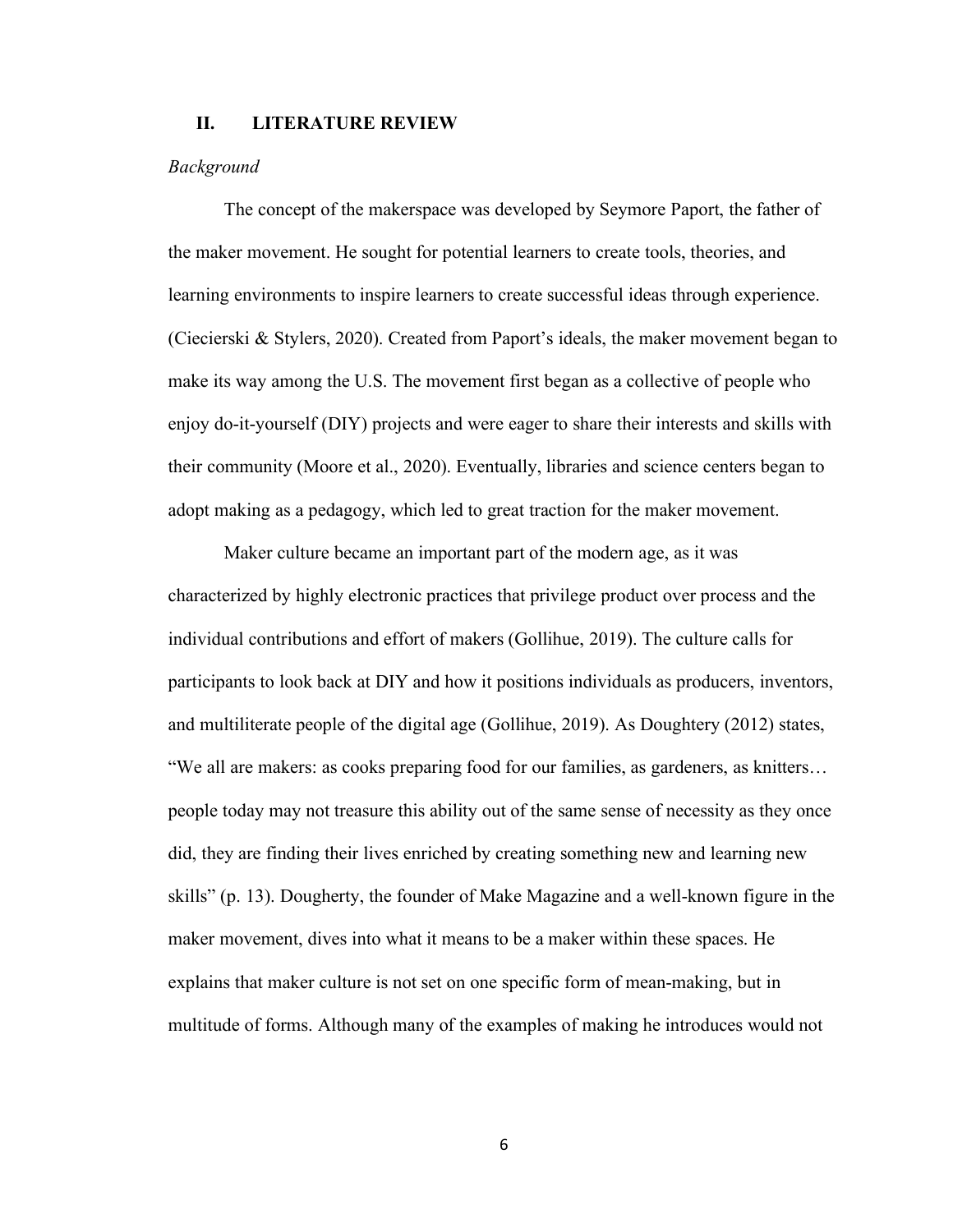commonly be known as the practice of a particular skill or a form of creation, he argues otherwise.

#### *The Core Values of the Makerspace*

The makerspace is known as a space that is open to different kinds of making and creation, whether it be physical or digital. As a consequence of their multidisciplinary design, these spaces help to shift a focus on the importance of design and technology, engineering, and new media arts standards across art disciplines (Sheridan et al., 2014). Therefore, students and participants in these spaces have the ability to tinker and experiment with various forms of technology to create works that are entirely up to them.

Participants in the space are "makers" who "make;" This act consists of groups who share interests and involvement in technology and creation, aiming to enhance their expertise (Pettersen et al., 2020). Participants are given the opportunity to experiment with technology or design platforms to create or "make" their work, promoting multimodal composition while allowing them to take risks (Gollihue, 2019). In other words, individuals in the space have the freedom to make errors and to continue learning without suffering any sort of consequence.

There is an emphasis on freedom that results from the makerspaces fluid and subjective nature; although students have the ability to choose what they can create, they must also become responsible for their own learning practices in the makerspace and what they want to make. And while facilitators of these spaces are there to help whenever necessary, it is up to the learner or the maker to continue taking the proper steps to learn and create, requiring much experimentation and dedication. The make and learn themes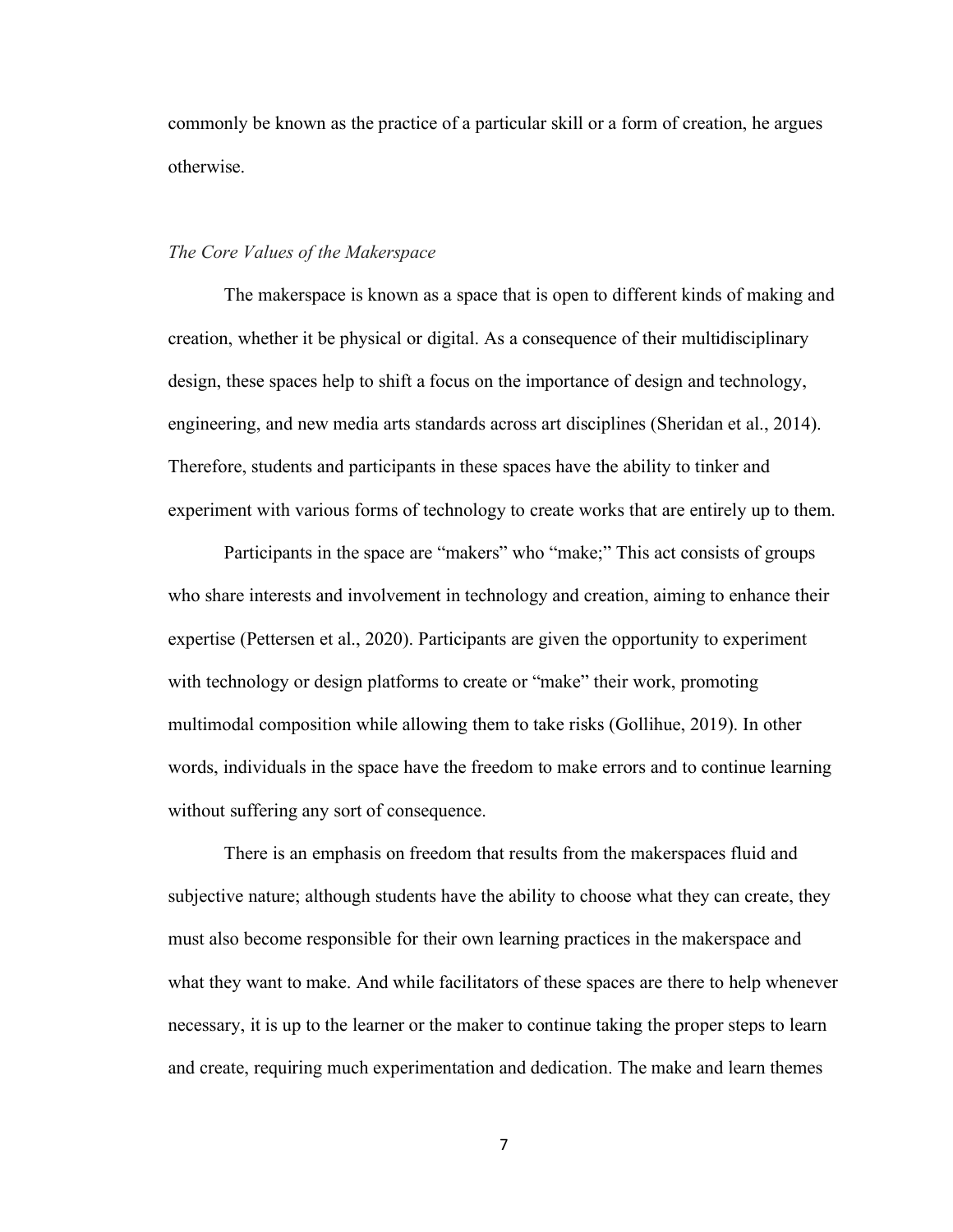in the makerspace highlight the value people make on having freedom to choose what they make and learn. They can decide what to make, what to learn, and how involved they want to be in making and learning (Li & Todd, 2019), hence why it is considered an informal way of learning. However, this informal learning can be beneficial for people seeking intellectual development (Li & Todd, 2019).

The makerspace requires students to solve their own ill-structured problems, meaning that the problem or situation is "not well-defined, the problem description not clearly laid out, and the information necessary to solve the problem is not given in the problem statement" (Jonassen, 1997; Vongkulluksn et al. 2018, para. 8). Although this may seem like an inconvenience, students can ask their peers for help, promoting peerlearning. No participant comes into theses spaces with same amount of knowledge and experience as another. As a consequence of the exploration of their personal interests, each participant comes in with their own sets of ideas to help guides one another during the making process (Irie, Hsu, & Ching, 2018). Peer-learning comes into play, as the makers begin to rely not only on themselves, but on others to help them overcome learning obstacles while advancing their learning experience.

Nonetheless, through the community made within the space, the makerspace does not only seek to improve the skills that students already have, but to provide them with entirely new ones. With a multitude of students coming into the designated space from many different backgrounds and experiences, each participant is exposed to a variety of passions and expertise. Doughtery (2012) explains how this phenomenon functions.

"Today's makers enjoy a level of interconnectedness that has helped to build a movement out of what in the past would have been simply a series of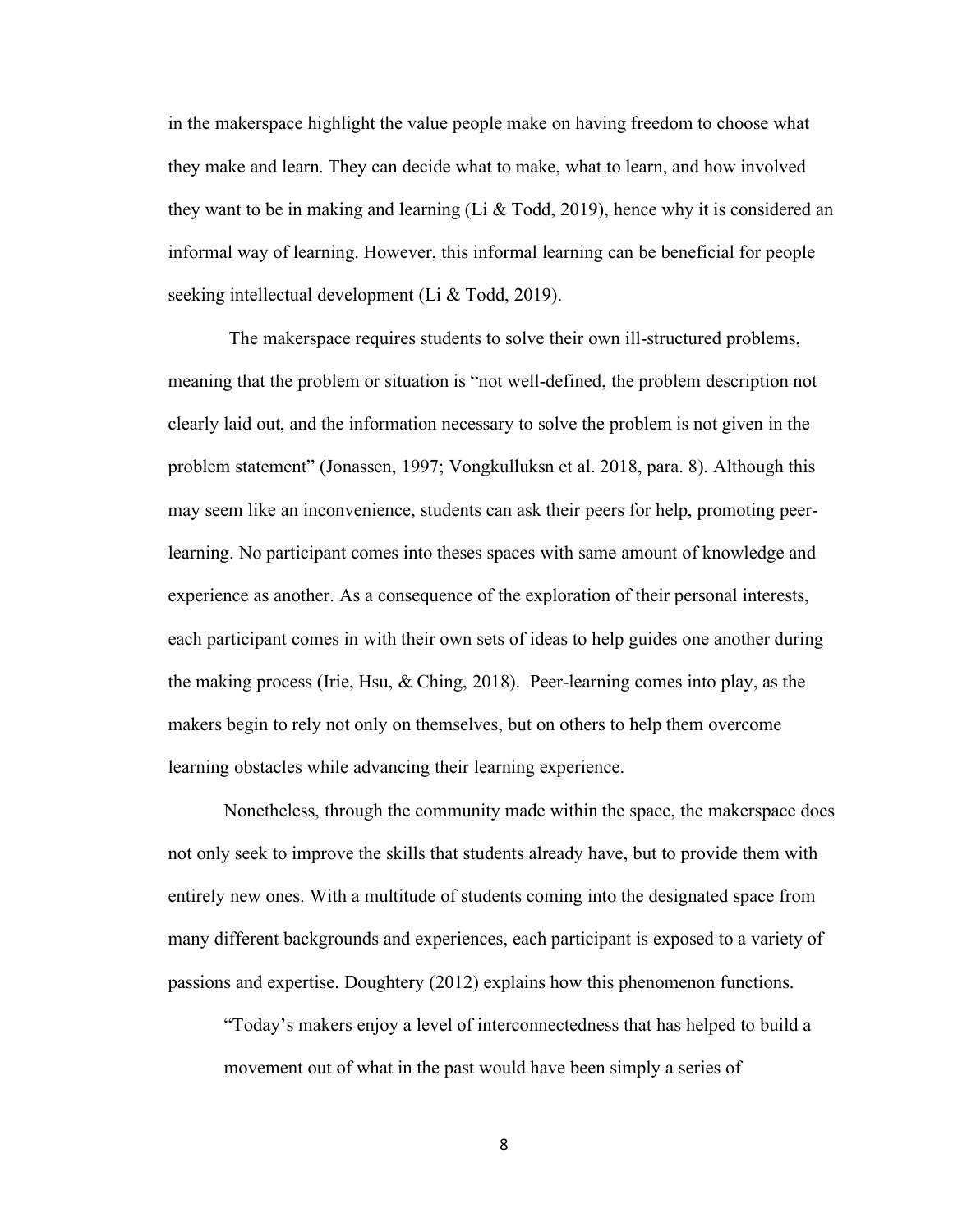microcommunities defined by a particular hobby or activity. Although the movement is largely driven by the Internet, events [event makerspaces]… allow people to mix with many different groups. People take a little bit from here and a little bit from there, and the resulting mash up leads to some pretty exciting creations… Whether it is arts and science or crafts and engineering, they seem to belong together, connected by enthusiasm and a common passion" (p. 12).

As Dougherty states, the makerspace is made up of the community that forms in these spaces. Because of the diverse knowledge brought about from different groups of people, participants in the space are given the agency and free will to improve on their desired passions while branching out to different forms of making they have never experienced before. Dougherty reveals that because of the connected enthusiasm and passion among participants, no matter the form of creation, participant's desire to create and learn. The fluidity within the makerspace and the informal interactions being held in them allows students to adapt across a multitude of disciplines (Sheridan, 2014). Therefore, the community within the makerspace is considered to be essential, as knowledge sharing and peer-to-peer learning help to function the makerspace (Pettersen et al, 2019).

In addition to community and the sharing of knowledge, students in the makerspace have the agency to make errors without suffering any consequences. Failure becomes a part of maker experience (Irie, Hsu, & Ching, 2018). For example, since students must overcome their own problems and struggles, the creative space provides them with a place where failure is possible without penalty (Tawfik et al. 2016; Gruen, 2018, p. 139). The lack of penalty allows them to gain confidence and overcome the fear of standard educational structures, which can prevent students from being inspired or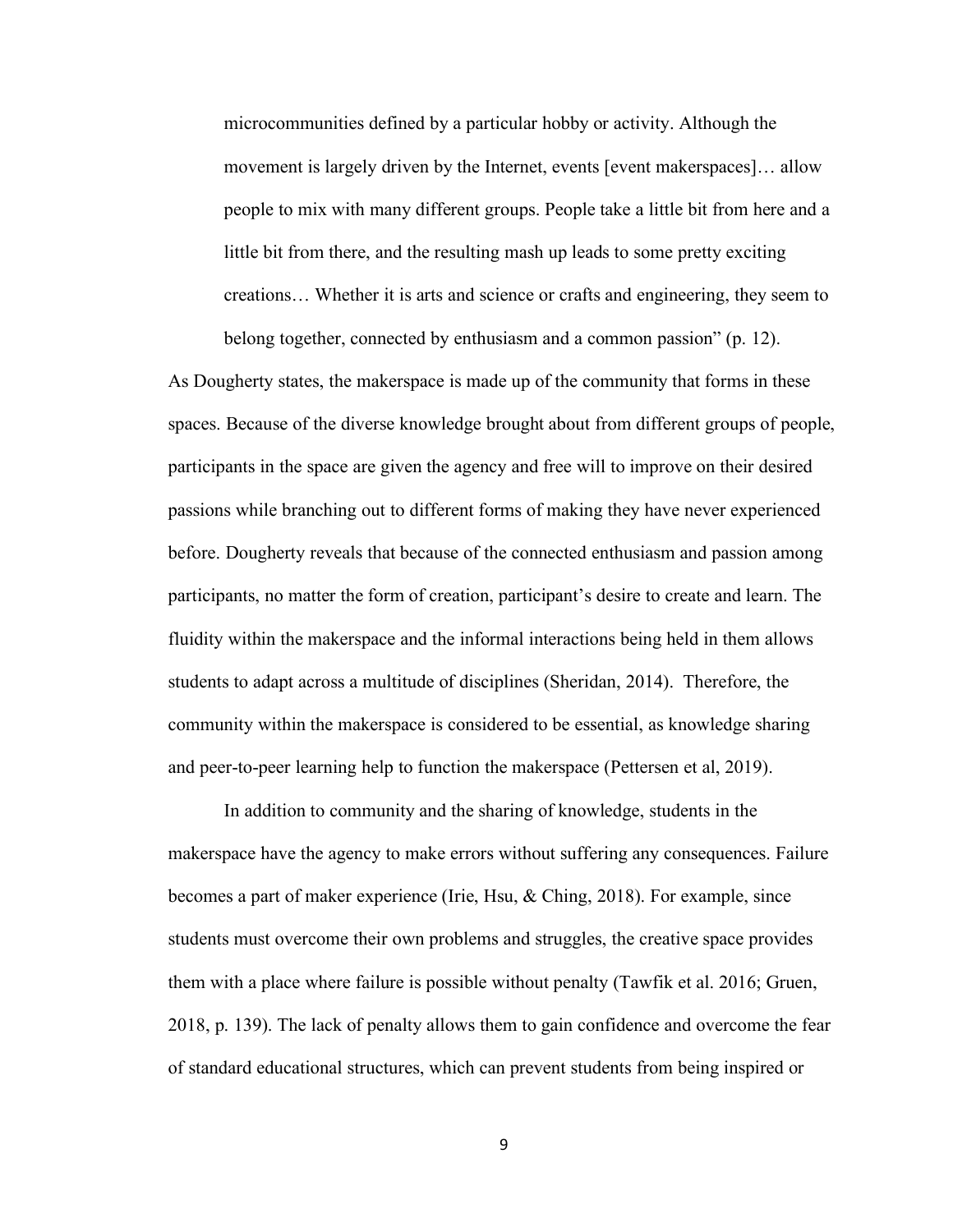motivated to try something unknown to them (Irie, Hsu, & Ching, 2018). Participants are given the ability to observe and revise their mistakes. During a study conducted by Gruen (2018), student makerspace participants were interviewed on their experiences in a makerspace. One of the themes she discovered within their responses was the freedom of trial-and-error. According to her findings, focusing on how composition functions within these areas "provided opportunities for students to reframe failure as positive" (Gruen, 2018, p. 139). The agency brought about from this failure gives makerspace participants freedom to compose without expectation while seeking new forms of understanding (Stoller, 2013). Ultimately, failure becomes solely educative, aiding in the cultivation of a maker's unique creative abilities (Stoller, 2013).

#### *Corporate Makerspaces (CMS)*

Makerspaces have been incorporated into corporate and business settings as a innovation driver for entrepreneurship (Rieken et al., 2019). The purpose for this space is to allow employees to bring their ideas to life by making them into a reality. Brought about from the industry 4.0 era, familiar among the engineering field as a time of technological advancements, these spaces are typically used to advance the knowledge of all its participants while creating a network system that allows for developing skills in manufacturing (Yemane et al., 2020). Other than company workers, individuals outside the company can be invited to participate in these spaces; some of these individuals include customers, clients, and suppliers (Rieken et al., 2019). Initially, the spaces were incorporated for employees to become accustomed to the digital and physical world by being introduced to new technologies (Yemane et al., 2020). According to Reiken et al. (2019), some scholars see these CMSs as essential for innovating during the twenty-first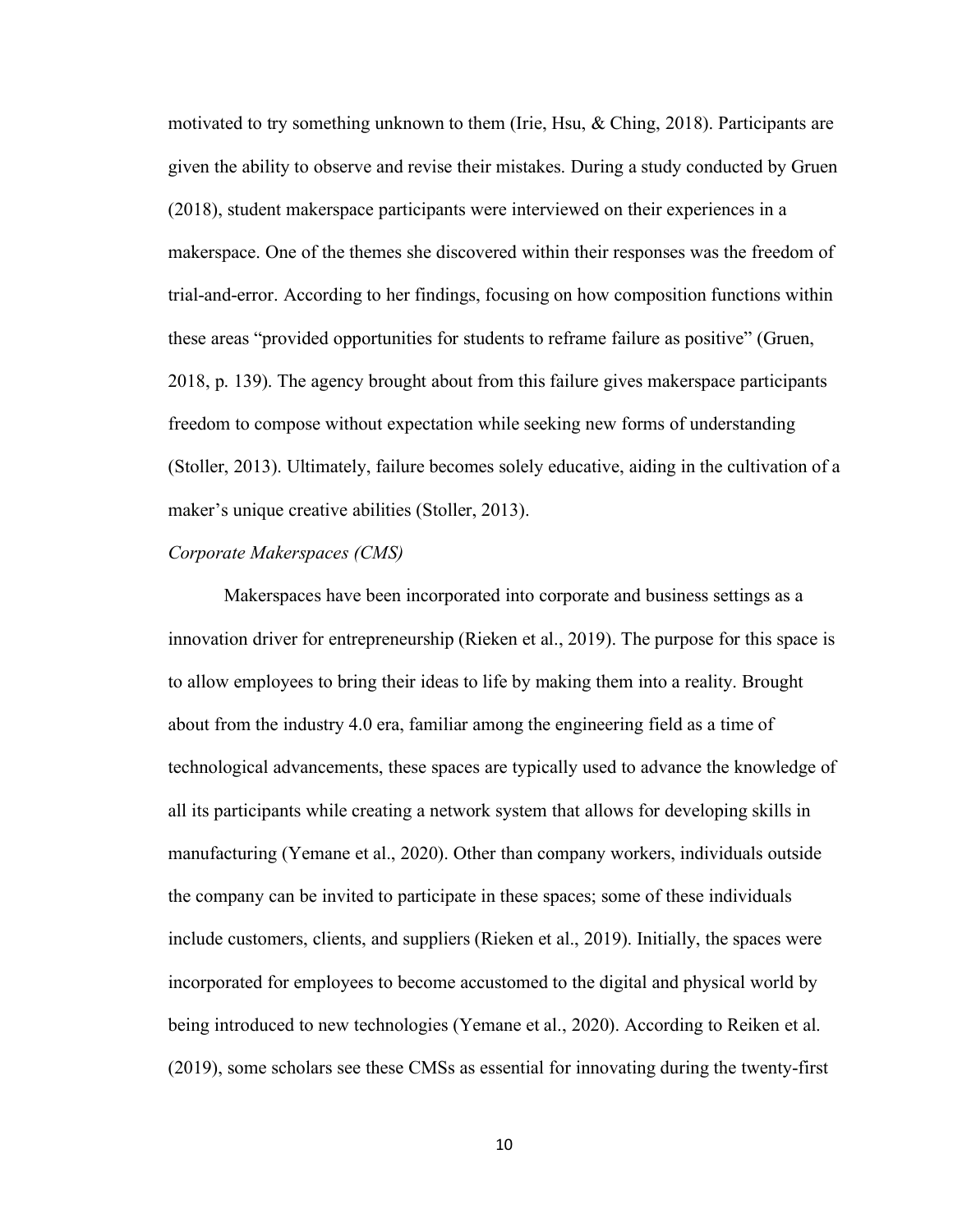century (Clark, 2014; Fox, 2014; Rieken et al., 2019). Corporate makerspaces were inspired by the makerspaces being placed in educational settings such as libraries and schools (Rieken et al., 2019). There is little research on CMSs, as research on the subject have only just begun. Rieken is one of the few who has been able to provide a literature review-based framework on the subject.

#### *Writing and Rhetoric and the Makerspace*

Researchers have come to understand just how crucial transitioning writing into other forms of media can be, as English departments must, as Yancey (2004) suggests "link what happens outside of school to what we might do inside" as "daily communicative, social, and intellectual practices are screen-permeated" (p. 305). With technology advancing every day, Shipka (2005) calls for Writing and Rhetoric to do more than just talk about visual communication and literacies, but how they can be incorporated. Therefore, she claims that producing work, outside of standard printed texts, can expand the imagination of student's way farther than "our journals have yet even begun to imagine, let alone address" (Shipka, p. 282). Alexander and Rhodes (2014) support this claim, as they address how the composition field focuses much more on word processing and digital generation of text, advocating for a reimagined way of incorporating new media into the curriculum.

Writing and Rhetoric scholars have begun to see the impact makerspaces can make when it comes to student development and taking writing into different mediums. Although multimodal composition is only one way to allow students to experiment, the makerspace, and/or labs and courses constructed as such, can lead to the possibility of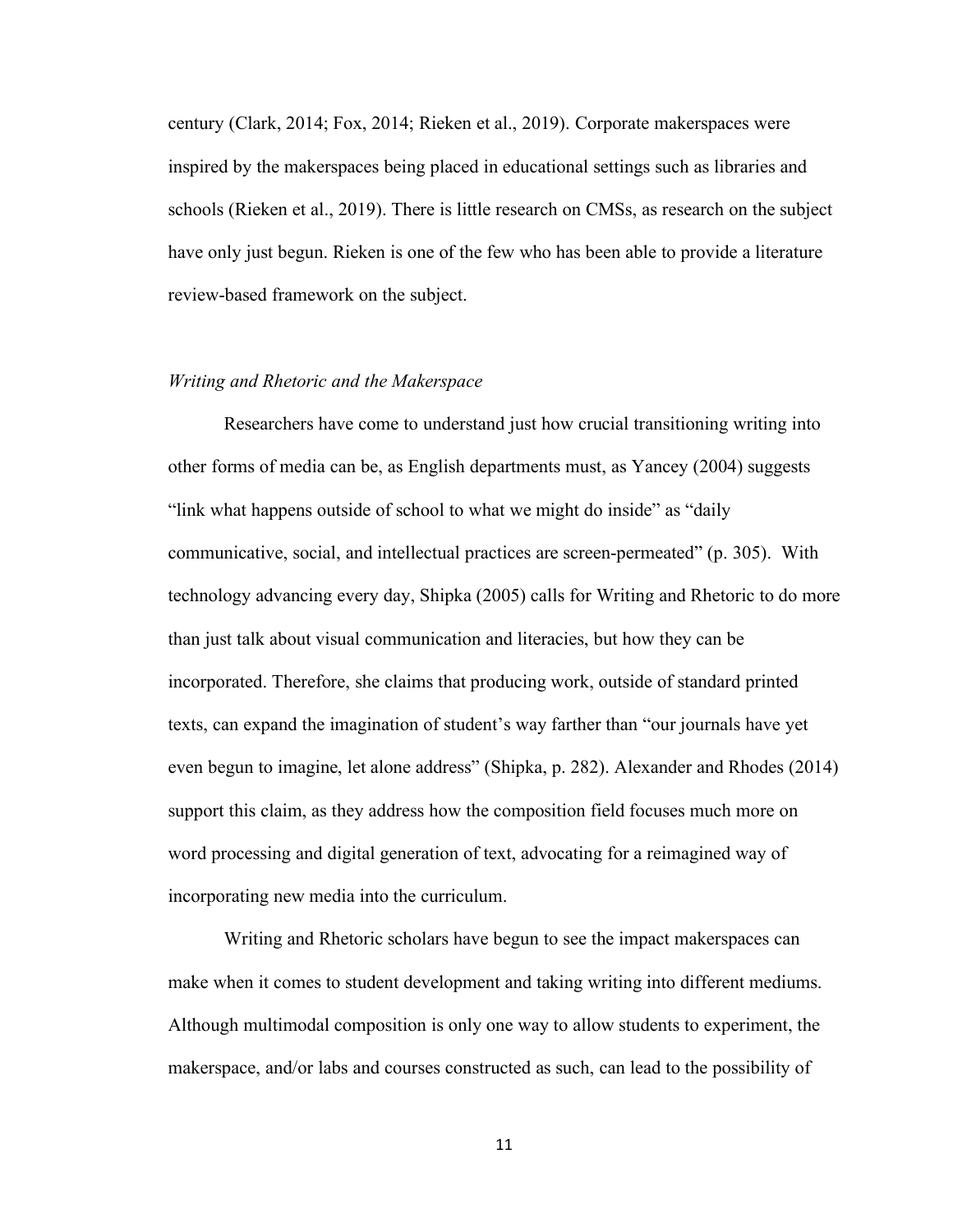writing students learning how to use tools and communicate with new modes and mediums (Beck, 2020). As many scholars call for a design approach within the curriculum (Shivers-McNair et al., 2018), the makerspace helps to put this kind of thinking into practice. In addition, some have begun to see the developments that these spaces can make for students seeking to acquire skills and entrepreneurial mindsets (Geser et al. 2019).

Some scholars argue that the makerspace may run a variety of risk when it comes to student learning and development. Gollihue (2018) argues that certain makerspace, depending on how they are implemented in the university can limit students, forming them into a certain kind of maker and while making in a specific way. Shiver-McNair (2016), on the other hand, mentions how many of these makerspaces can lack diversity, as they mainly consist of white males, although many commit to making these spaces inclusive for women and people of color. Although women have begun to situate themselves in technological fields, there remains a lack of them in these kinds of settings, as Shivers-McNair (2016) finds during an observation study on a makerspace.

There is still much more to learn about how the makerspace can aid in student development in Writing and Rhetoric. Although the conversation has already begun, there is still much more research that needs to be done within the field. Although journals, such as *Computers and Composition*, talk about the makerspace, much of the conversations are being held within journals in the education and business fields.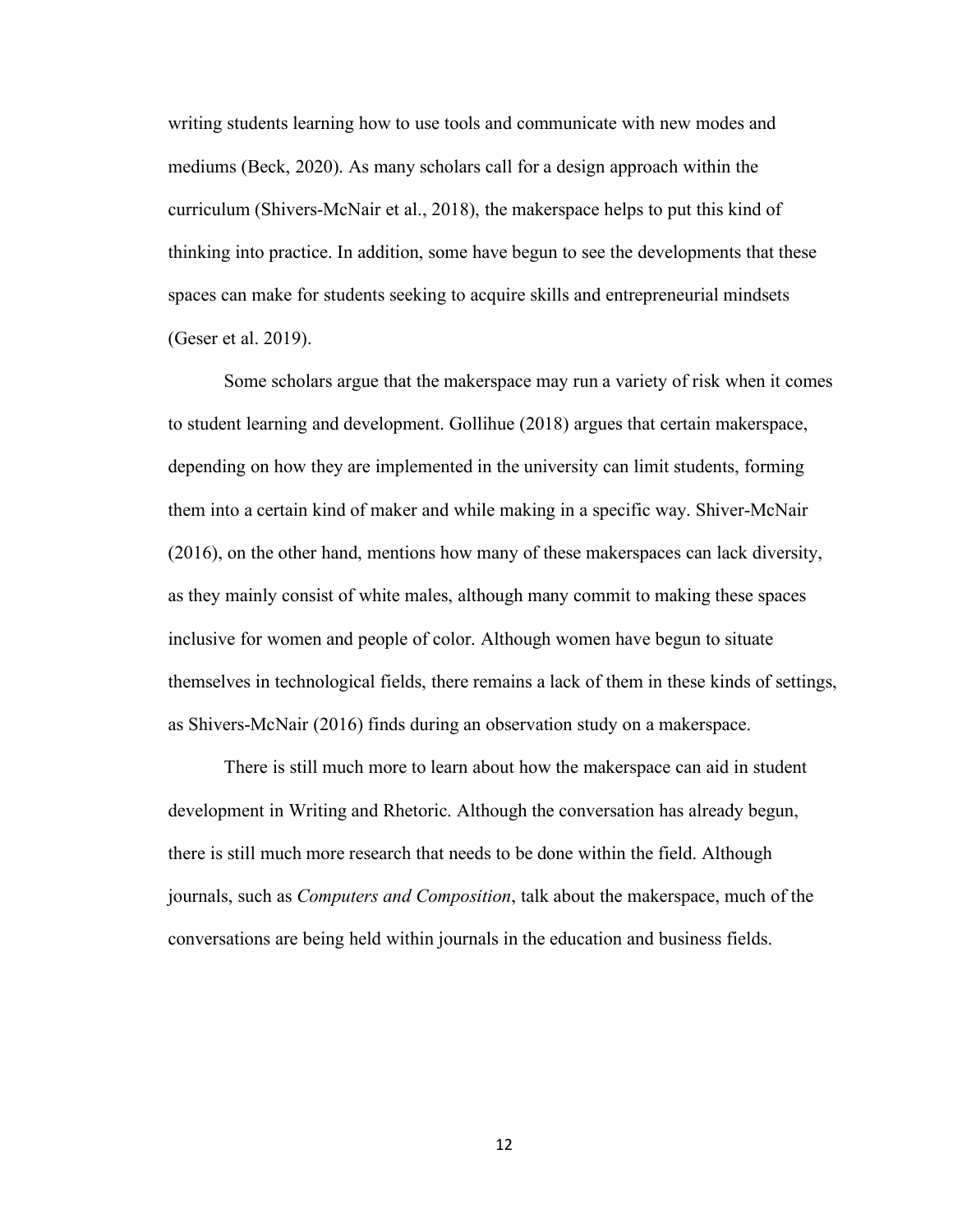#### **III. METHODS**

I chose to conduct my interviews on a corporate makerspace is because of its similarities to the academic makerspace. In addition, since these spaces are already being incorporated in professional settings, it gives even more students a reason to get involved in a makerspace while still in the process of obtaining their degrees. I believe viewing the makerspace in a professional setting can help to support my claim that these kinds of spaces within the university can prove helpful when advancing the technical and professional skills needed to enter a career field outside academia. Although a CMS is used to create a product or work for a specific business, each employee in this space is in a constant flux of skill development that can aid in their future projects and endeavors. In addition, the owners of the space welcome outside creatives and associates to enter their studio to have a place to make, invent, create, and learn. As a graduate student, I have been participating in the makerspace since 2019. I was given a place to work while given the opportunity to learn new skills such as photo-taking, photo-editing, and Photoshop, where I learned to combine photos, text, art, and more. The facilitators offer help to the participants in the space by assisting them to make their creations, providing useful feedback, sharing ideas to further their work, and teaching them how to use technology and software, such as Adobe Photoshop, Lightroom, and more. Therefore, I believe viewing how these spaces are being used in the workplace can prove beneficial when considering implementing academic makerspaces within the university.

After receiving IRB approval for my study in Fall 2020, I set up the interviews by emailing informational letters to the business owners of a self-employed marketing/content production company who own a professional makerspace, also known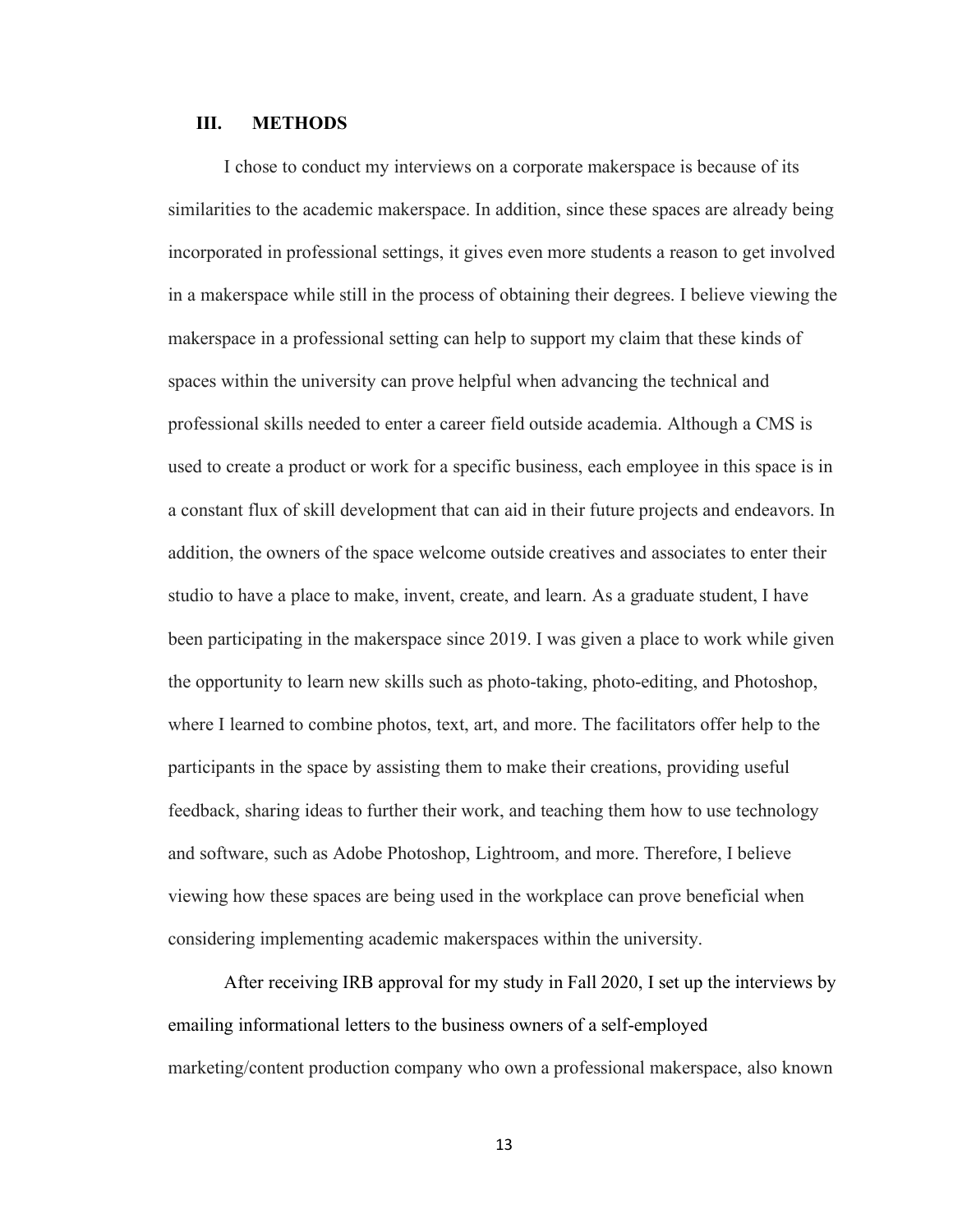as a working studio. Located in the South Florida area, the employees use this space to create various forms of content, typically for advertising and brand work, while using many of the technological tools made available to them. In addition, they use the studio to enhance their skills while simultaneously gaining new knowledge from not only their fellow workers, but the collaborators and associates who participate within the space. The subject population consisted of three facilitators/employees of the space: the director of sales of operations, the creative director, and the video director. An outside project collaborator also took part in the study, making a total of four participants. Once each subject agreed to participate in the study, availability dates were discussed and two interviews were conducted during January 2021 via Zoom: one interview with the facilitators – pseudonyms: Andrew [video director], Dylan [the director of sales and operations], and Vincent [the creative director] – and one with the project collaborator, who was given the pseudonym Natalie. Each interview lasted for about an hour, where we discussed their experiences, ideas, and thoughts about their makerspace and how it benefits their work and skills. My study remained private and confidential. The company and the subjects were anonymized to reduce any risk against them and to guarantee their safety.

My study uses Grounded Theory (Strauss and Corbin, 1967) to analyze and interpret the participants' answers and determine how a makerspace aids in professional development. Using qualitative research characteristics, I held and recorded the discussions with the interviewees and transcribed the data. Afterwards, I coded them in search for themes of skill development – such as digital literacy, collaboration, and creativity – and makerspace traits such as the desire to learn, inspiration, community,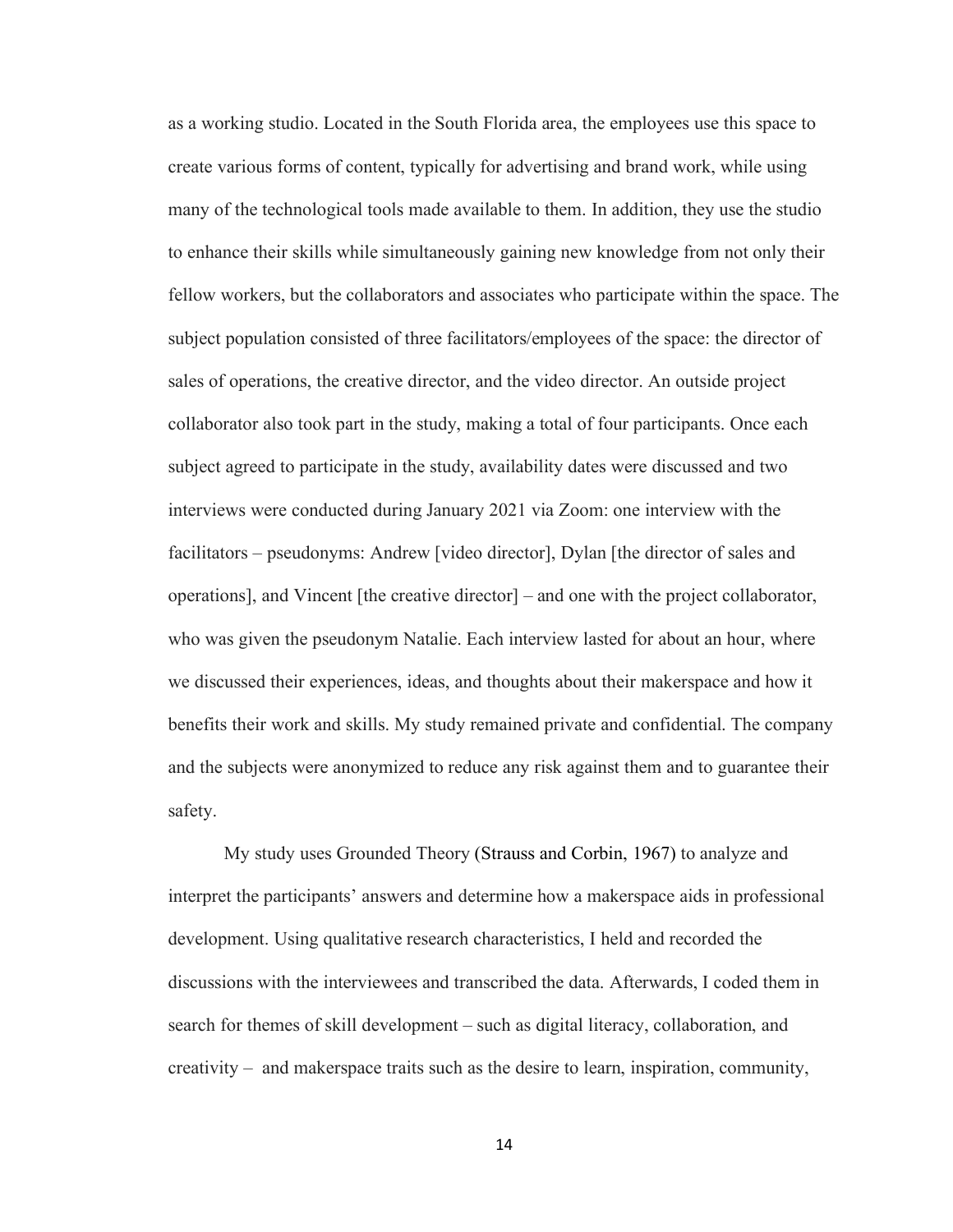and peer-learning to support the points being made in my argument. Grounded theory helps to ensure that there is a clear connection between me and the subjects, while focusing to obtain data that would prove helpful in my study. Each person was given a clear set of questions that gave them the ability to comfortably speak about their makerspace and how it has proved essential in not only their work, but their skill development. Moreover, this theory helped to avoid any form of miscommunication or interpretation when recording and collecting their answers. The subjects were contacted once the data was collected and coded to confirm that what was said was not altered or misinterpreted in any way, as the theory calls for.

The questions asked during the interviews were the following:

- What are some of the key components that make up your makerspace?
- What does it signify for you?
- Can you explain some of the work that takes place within the space?
- When enhancing you professional/creation skills, did you find that the space aided in that process?
- How about those coming from outside the space?
- What would you say are some of the advantages of using the space? How about for those seeking to gain new skills?
- How does collaboration and peer-learning take part in the space? How about networking?
- Have you found that the space not only benefits you as a facilitator, but collaborators and others who come into the space as well?
- How does it affect the creative process and/or your professional work?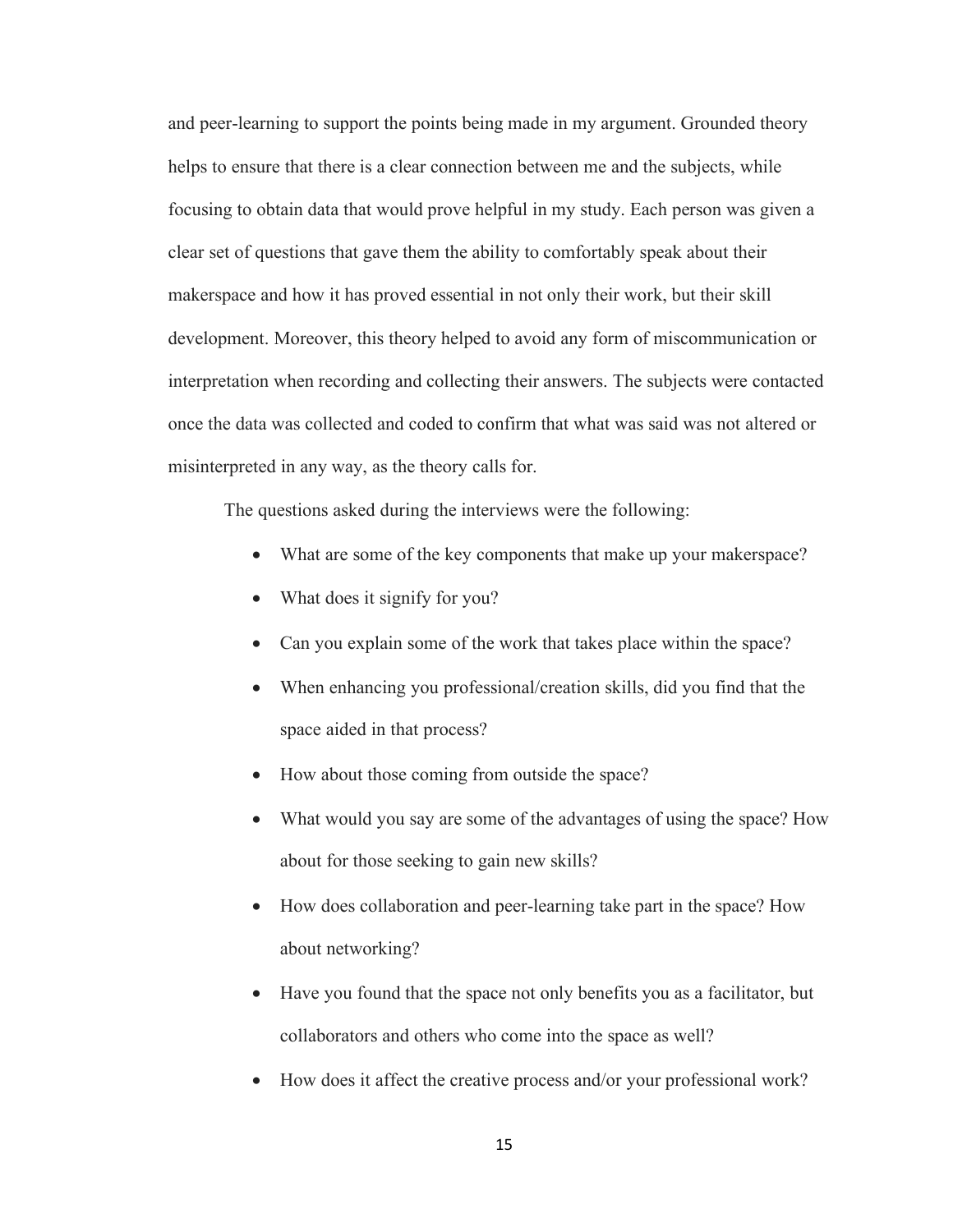• Do you think adding spaces like yours in the university can be effective towards students seeking to learn creative skills such as photo editing, video editing, or programs such as illustrator and photoshop?

During the interviews, more questions were developed, such as how motivation and inspiration plays a role within the space and where it derives from.

Every question was asked during the interviews, and each participant shared their own thoughts and answers. Due to the conversation-based style of the interviews, each participant was willing to share the amount of knowledge and experience they have had in the space.

#### *Coding*

The interviews were analyzed according to how the interviewees described their experience and learning process within their makerspace. Themes such as the willingness to fail, experimenting, peer-learning, opportunity, inspiration, and creativity were highlighted various times throughout the interviews, similar to the findings outlined in Li and Todd's (2019) study. As they explain, "people were driven to participate in makerspaces activities for the opportunities to make, to learn, to hang out, and to engage in personal interests. Through makerspace participation, desired outcomes included producing tangible objects, developing Science, Technology, Engineering, and Math knowledge, gaining real-life skills, preparing for careers, having fun, working in teams, developing friendships, and generating new interests" (Li & Todd, 2019, p. 316). During my coding process, I was in search of these similar themes these scholars explain, specifically for how they aid in professional development. Moreover, I was in search of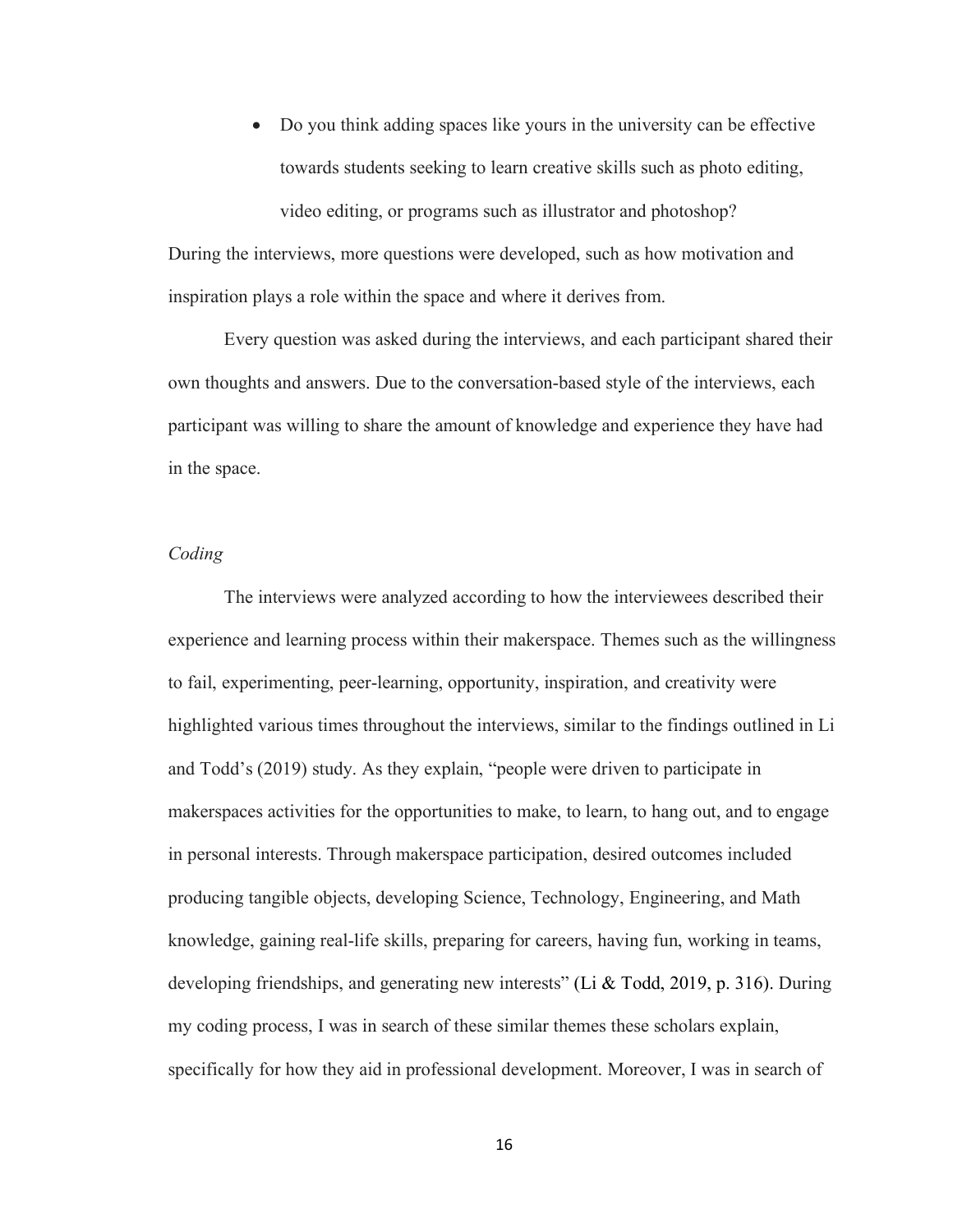discussions that revolved around collaboration, learning, experimenting, and skill development because of the importance of these themes in the makerspace.

Once each interview was transcribed, I reviewed the transcripts and coded discussions that revolved around the power of the makerspace and its influence on skill development. Each interviewee spoke on the effect of the makerspace on their work, their relationships, the strengthening of their personal interests, and its influence on continuous learning. Based on their personal stories and their own interpretations on the spaces influence, the themes of learning, peer-learning, networking, collaboration, and creativity were repeatedly reiterated throughout each interview. Due to this repetitive nature, I was able to highlight these key themes and determine how they aid in the argument I make, which is that makerspaces can aid in skill development for students seeking to enhance their career fields due to its traits.

#### *Limitations*

There were various limitations that appeared during my interview process. The time required to conduct the interviews and code the data proved to be another limitation. Because of the different time availabilities among the subjects and myself, the interviews were pushed back multiple times and could not be conducted as early as I had anticipated. As a result, the amount of time I had left to analyze and code the data was reduced. Therefore, I had to code the data faster than I initially expected in order to reach out to the participants in a timely manner to confirm their quotes and the results to ensure that the information was not misinterpreted.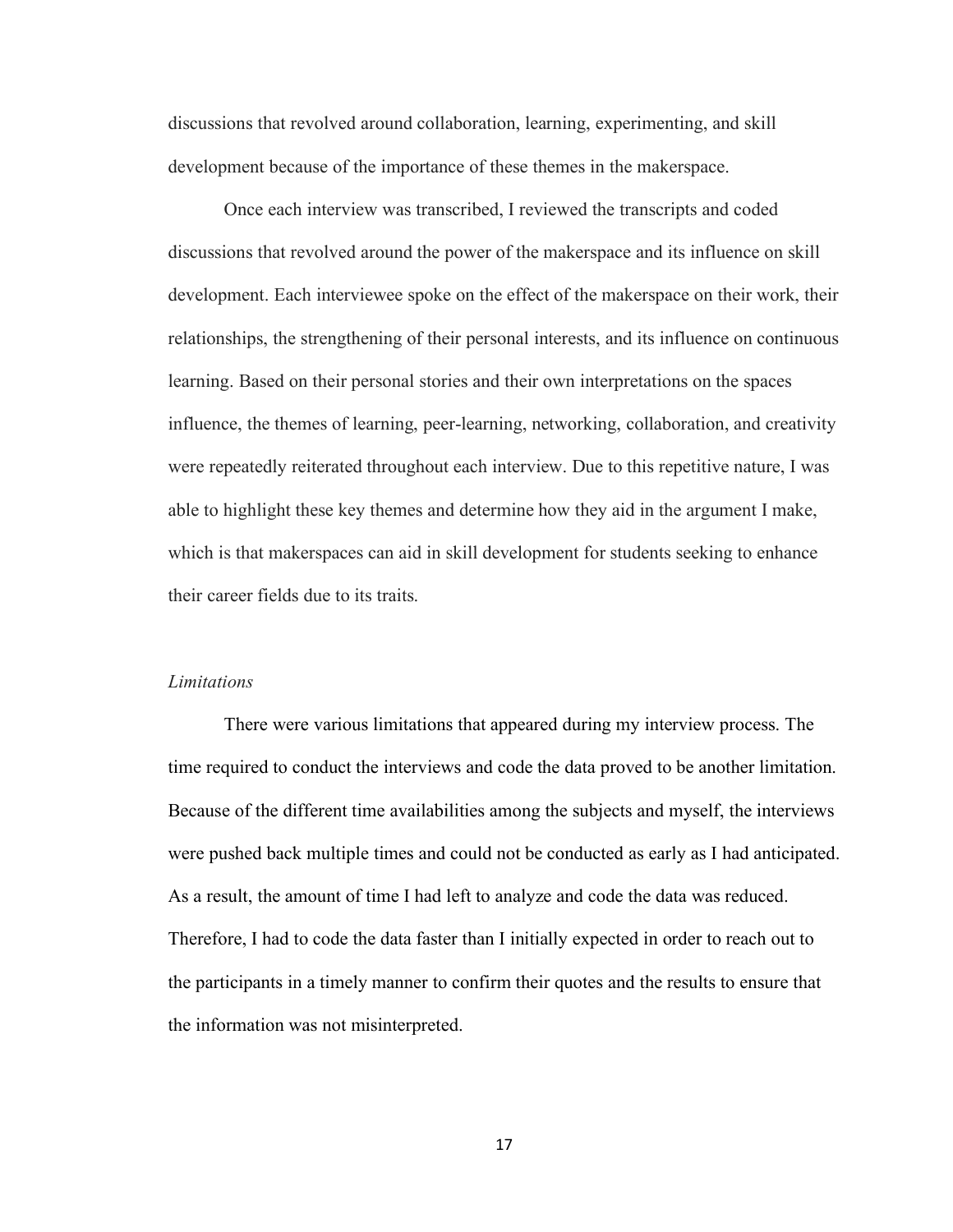The amount of time needed to transcribe the interviews was another issue that I faced. Although I used Temi, an online software used to transcribe recordings for users, there were many errors that appeared in the transcription. As a consequence, I had to repeatedly listen to each hour-long interview to confirm that everything said was transcribed correctly. Verifying interviews also reduced the amount of time I had to collect the data and analyze it.

As a result of the limitations of COVID-19 and the pandemic, I was unable to hold in-person interviews. Initially, I had planned to conduct the interviews as they were making within the space. To ensure their safety, I chose to hold the interviews through Zoom instead. As a result, I was unable to triangulate data through observations of the subjects as they were interacting in the space. Therefore, the data could only be conducted from what was said in the interviews.

Lastly, another limitation would be that I was unable to conduct interviews with an academic makerspace. Initially, I planned to interview the CMS along with an academic makerspace. However, the pandemic led to the immediate closure of schools and universities early 2020, which prevented me from being able to find a functioning academic makerspace at the time. Therefore, I was only able to conduct interviews with the CMS, as the space had plans to reopen no later than January 2021.

#### **IV. FINDINGS**

The data collected show the facilitators' and the collaborators' perceptions on the impact of their makerspaces on their skill development, their craft, and their work. Each interviewee discussed what about their makerspace gives them the ability to enhance their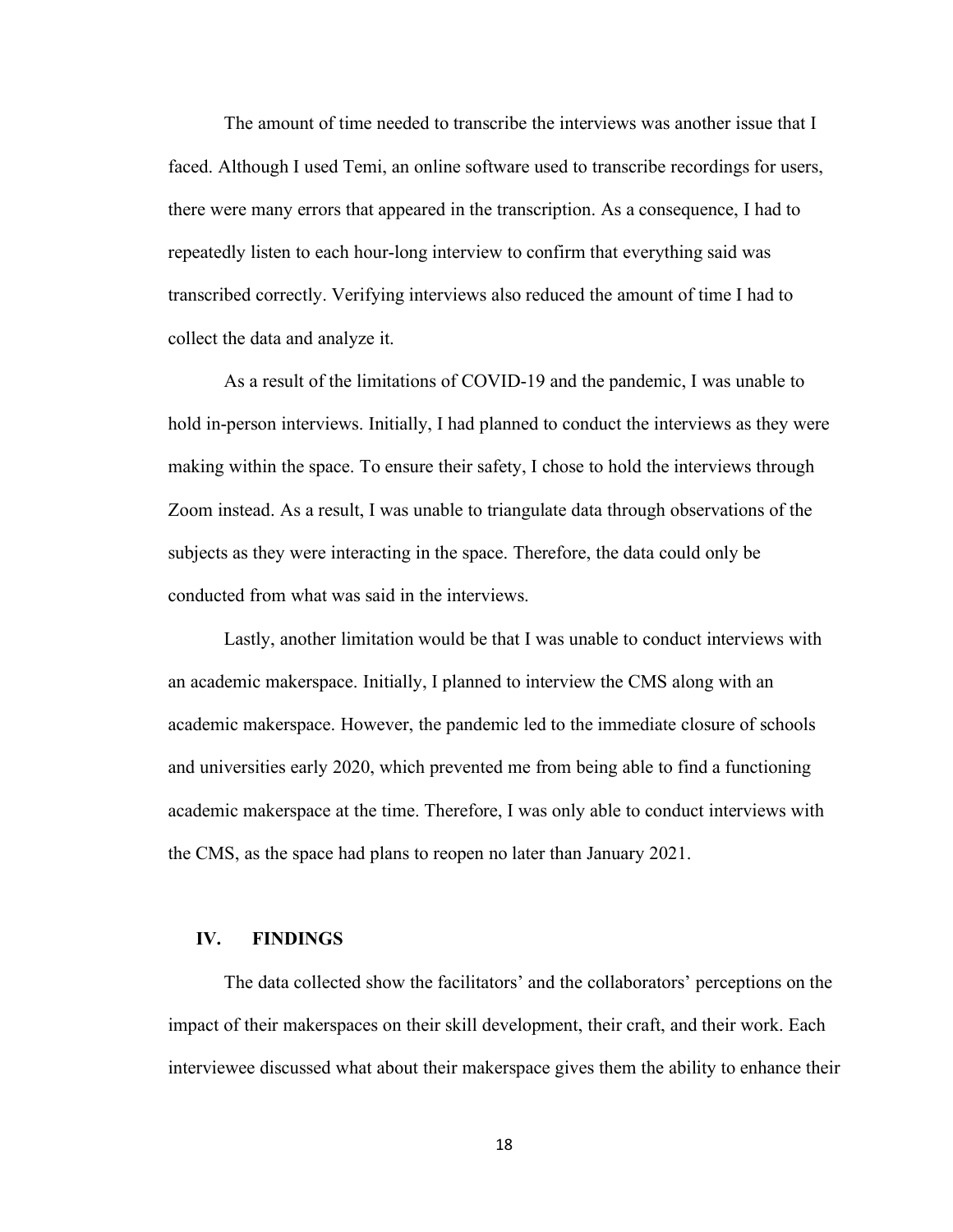skills while giving them the desire to continue participating in the space. Themes such as collaboration, peer-learning, creativity, learning, and networking were found.

#### *Learning*

Each interviewee was asked what their experience within the makerspace and its implications on their work and skill development. One common theme associated in each interview was the willingness to learn and the hands-on experience while exploring ideas without the fear of facing damaging consequences. Due to this freedom, each person was given the ability to attempt anything they desire to learn while experimenting with a specific product, media, or craft. In addition, they were given the ability to advance current skills while taking up entirely new ones as they so desired. According to the video director of the space, Andrew, the space symbolizes a kind of learning and play that is possible.

"The studio [makerspace] to me is kind of like a workshop. It is where everything kind of starts for me. It's just been a place where every time I have an idea, I can physically do it… There is no limitation… One moment, I might think 'it'd be really cool if I shoot [a video of] this orange.' When I'm in that space and I have those ideas or random moments, I can do it. It's a place to just let all my ideas and passions flow."

Andrew referred to the makerspace as a kind of workshop that allows ideas and different kinds of making to take form. Due to the resources provided in the space and their ability to take advantage of it, no creative ideas are downplayed or turned away. Another interviewee, Dylan, explained the benefit of this, addressing how it aids in their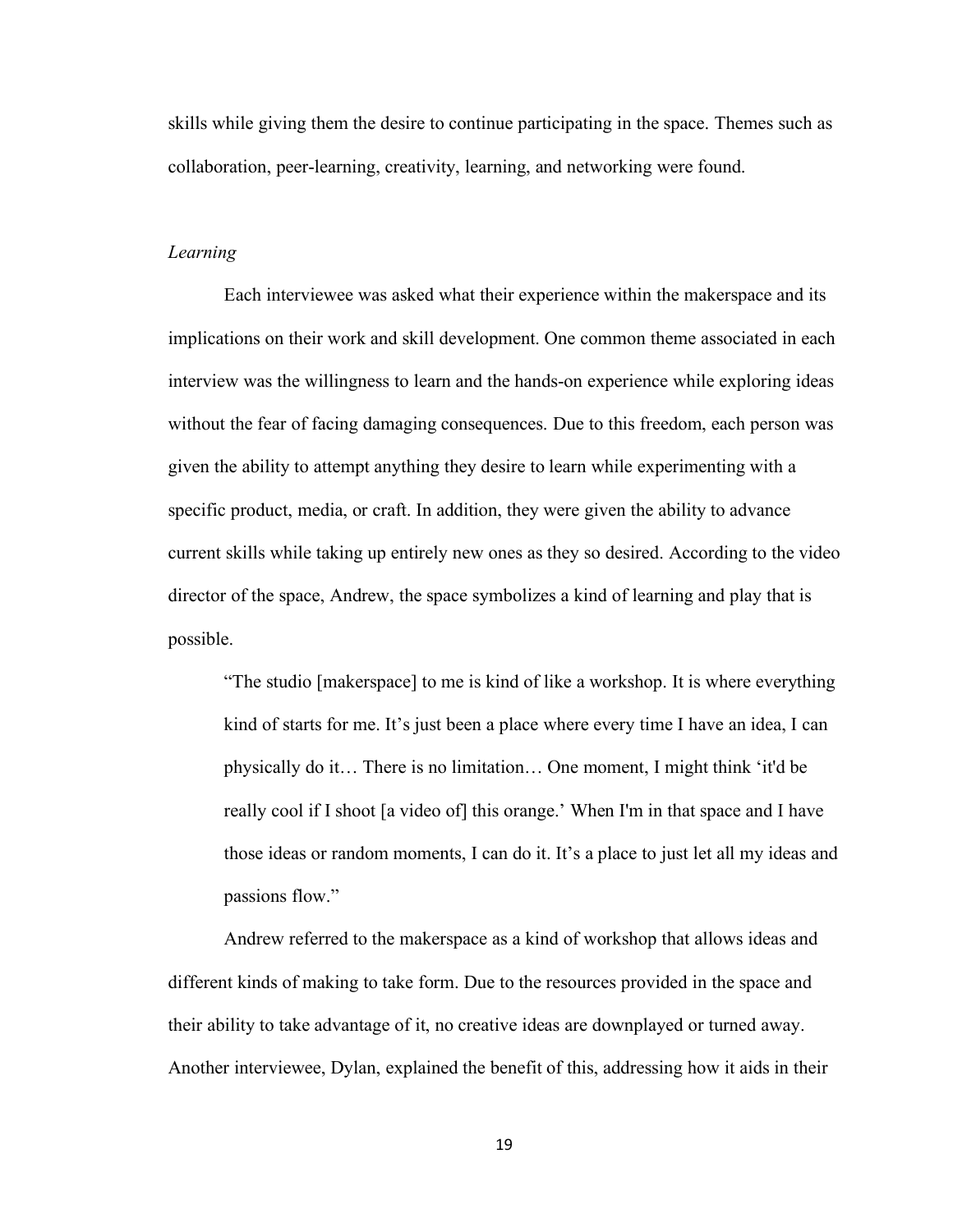learning and skill development. "The studio [makerspace] gives me an environment where I could test and apply. I may not have the job as a brand strategist, a photographer, or a videographer, but these are skillsets that I've been able to build over time in the space." Although recognized as the director of sales of operations, Dylan has been able to challenge himself by gaining and advancing his skills outside of his job position. If he chooses to practice taking photos or videos and editing them, he can do so willingly in the makerspace. He explained, "It [the space] gave us the opportunity to unlock skillsets within what we were already talented in and things that we didn't know that we needed to do and we continue to learn." Dylan addresses how the makerspace has functioned to help him and his colleagues achieve new skills they were unable to do before owning the space. Therefore, this helps to support the claim that this kind of space can help to exemplify the potential of participants due to its flexible nature.

In relation to failure, the makerspace makes playing and experimenting possible without participants facing a penalty. This freedom allows users to make mistakes while making learning achievable. According to Vincent, the ability to fail is one of the reasons why they were able to enhance their skills in graphic design. "It [the makerspace] is a playing ground with failure; those experiences highlight all the things that you're challenged to fix moving forward. We're still, to this day, learning and adapting." Without the makerspace, Vincent stated that he would not have been able to learn graphic design without the space. Although he has been able to advance his skills in the technological craft by being in the space alone, he still finds himself in a constant state of learning. "This space has really, for me as graphic designer, elevated my game because I've learned it here, but I still continue to learn it." Vincent mentions how his graphic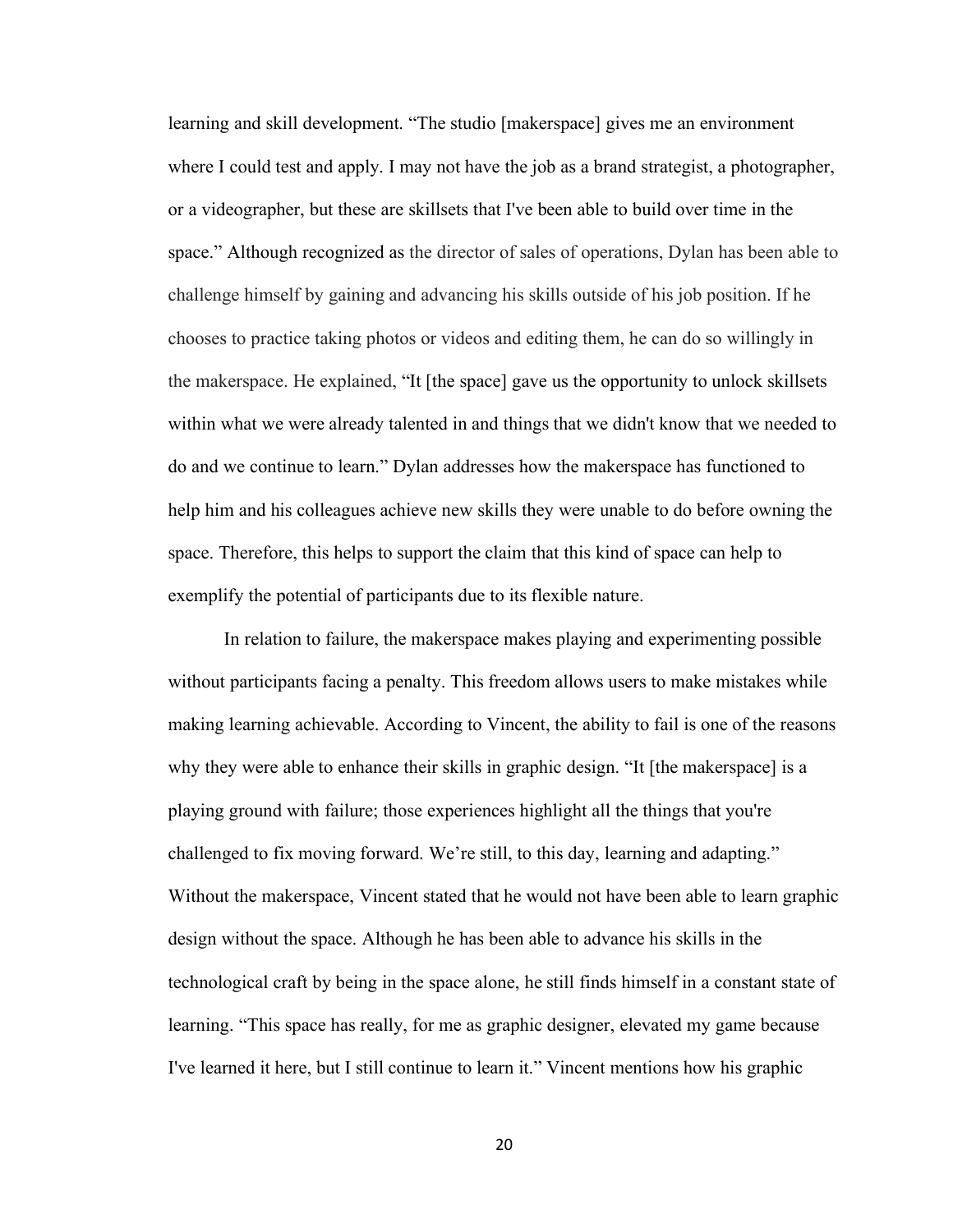design skills are constantly being challenged and adapted as he continues to learn within the space. As a result, learning for him seems function in a constant state; in other words, he is constantly advancing his skills event though he has been able to learn so much already.

Apart from their individual experiences as facilitators in the space, other makers and participants are welcomed to learn and make. Due to the fluid and comfortable environment brought about from not only the makerspace itself but the facilitators as well, participants are eager to take their making and learning much farther. Vincent explains, "When we created the space, the intention wasn't just for us. We wanted people to come in there and feel inspired… Every time someone is there, if they're going for the purpose of being creative or learning, they instantly get inspired. It's nothing that we say, it's just the room itself." As Vincent stated, the "room itself" gives participants the desire to make or try something new. This is due to the encouraging atmosphere brought about from the space that values innovative ideas of participants and reduces the fear of failure (Geser et al. 2019). To back up this claim, I had the chance to speak to Natalie, the project collaborator, during my second interview. She is currently working on a campaign sculpture with the company. Before this project, Natalie was a recurrent participant in the space where she not only advanced her painting expertise but learned new skills such as photography and lighting organization. "In the studio, I was inspired to learn more than just working on my art. Actually, I didn't even try to pick up a camera until I was there. I've learned so much when it comes to photography and lighting, and I'm sure that I'll be learning more soon."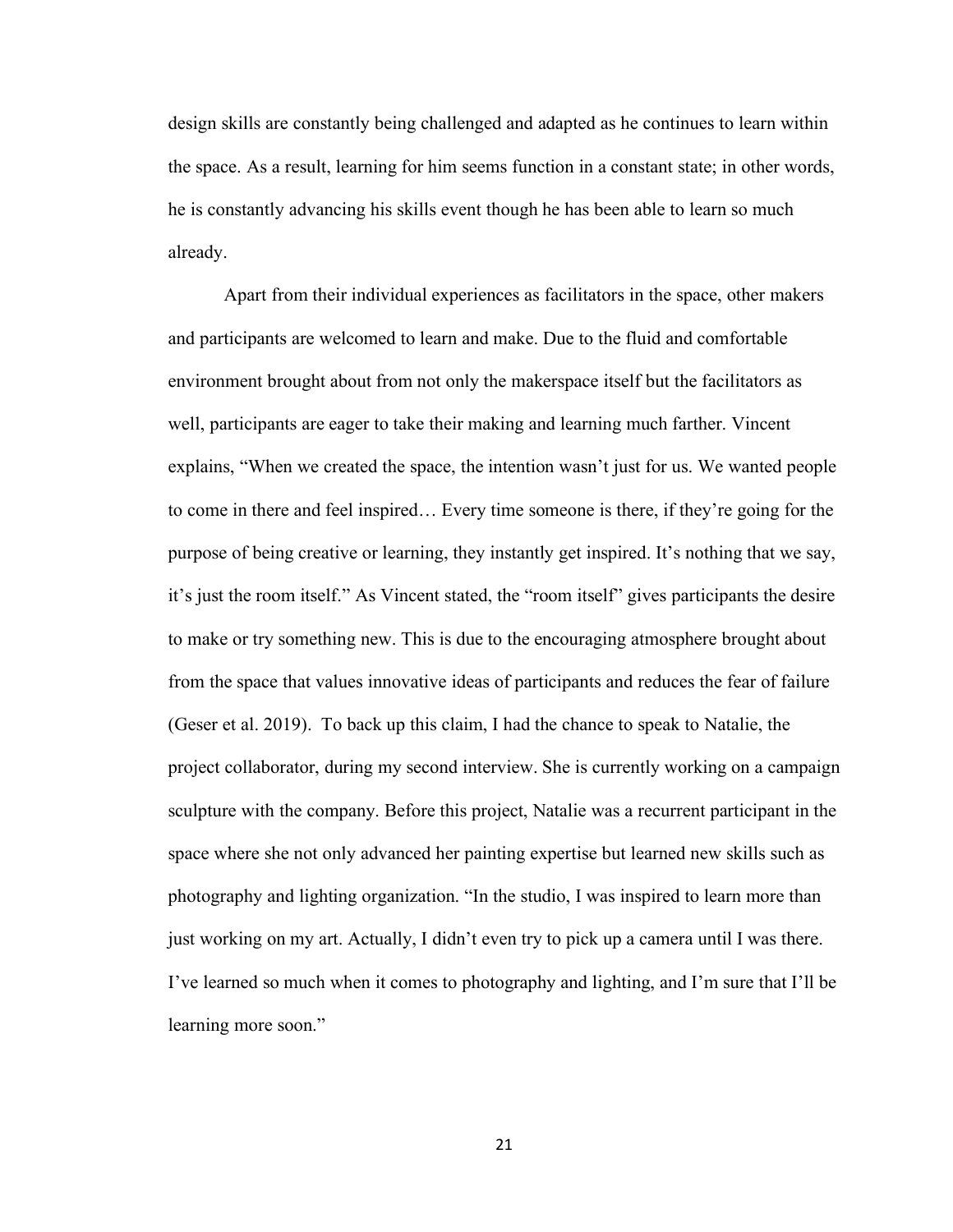Throughout the interviews, a common theme that arose is inspiration and drive. No matter the participant, whether they are a facilitator or a learning maker, the makerspace helps to provide a sense of opportunity where anything is possible. This is because the space helps to inspire development in other ways to learn, not only with skills, but the potential of the maker themselves and others (Culpepper & Gauntlett, 2020). The interviewees address that this has much to do with their development in the space. Natalie states, "You go in with this energy and this drive that you want to learn. You want to get everything you can possibly get from an experience. Sometimes you have trouble understanding what you're doing and what is going on. But learning is everything. The more you know the more you can help someone else learn that same thing." She identifies learning as an experience, done in accordance with the willingness to try something new or to advance a current skill. Due to obstacles that may arise when attempting to develop their knowledge, the space aids in fueling the desire to make and overcome the obstacles they may face. Once learned, they are given the opportunity to teach others that may find themselves in similar situations.

#### *Peer-Learning and Networking*

Learning does not only come from a single individual in the makerspace, but in the community it develops. Although, the willingness to learn derives from the individuals themselves, learning would not be made possible without others to aid in that skill-development. This is because the makers and facilitators in the space often share information, insight, and advice to help each other to resolve complications they may overcome (McGrath & Guglielmo, 2015, p. 47). Pettersen emphasizes the importance of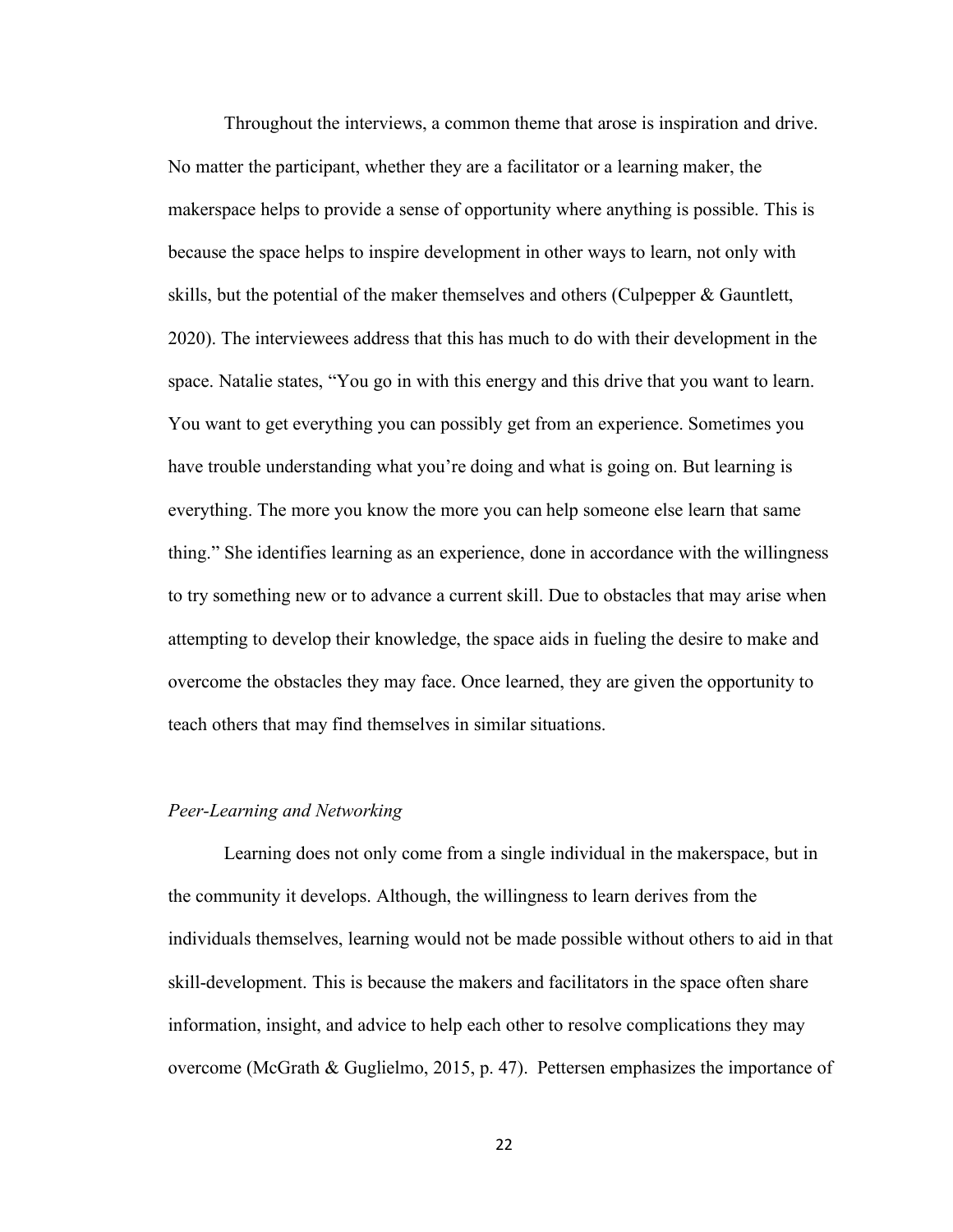community within the makerspace when it comes to learning and solving problems. Learning becomes a social situation where people with common and various interests share knowledge and experiences, making the makerspace a community of practice. (Lave and Wegner, 1991; Wegner, 2002; Pettersen, 2019, p. 148)

Natalie addresses this aid in problem-solving and overcoming obstacles provided by their peers in the makerspace. She speaks about an experience during a time she was having complications with her art pieces, specifically on how to further the project and how she can branch out from their routine canvas and acrylic paintings. Andrew pitched an idea to use a wooden board and showed her how to use spray paint instead. "I'd never even thought to change the medium of my paintings nor the actual canvas. If it were not for that positive reinforcement and that push, I would have never thought to learn how to do it, at least not any time soon." Natalie demonstrates how Andrew was able to help her in a time of uncertainty. Instead of sitting on the issue, she was able to go to one of their peers for ideas and solutions for their problem. In this situation, peer-sharing became essential in the contribution of knowledge to improve practice while also giving the participants an opportunity to discuss their difficult situations, an essential element that Moore (2020) demonstrates about the makerspace.

All of the participants in the interviews shared that the input and feedback of other participants is an essential part of their learning, especially when it comes to making art, graphic design, and content. It plays a critical role in their development. To support this claim, the design director of the company, Vincent states, "If it wasn't for the space and my peers continuing to motivate and challenge me, I wouldn't be able to do what I do now [graphic design]… We're able to turn our vision [work] into high quality by learning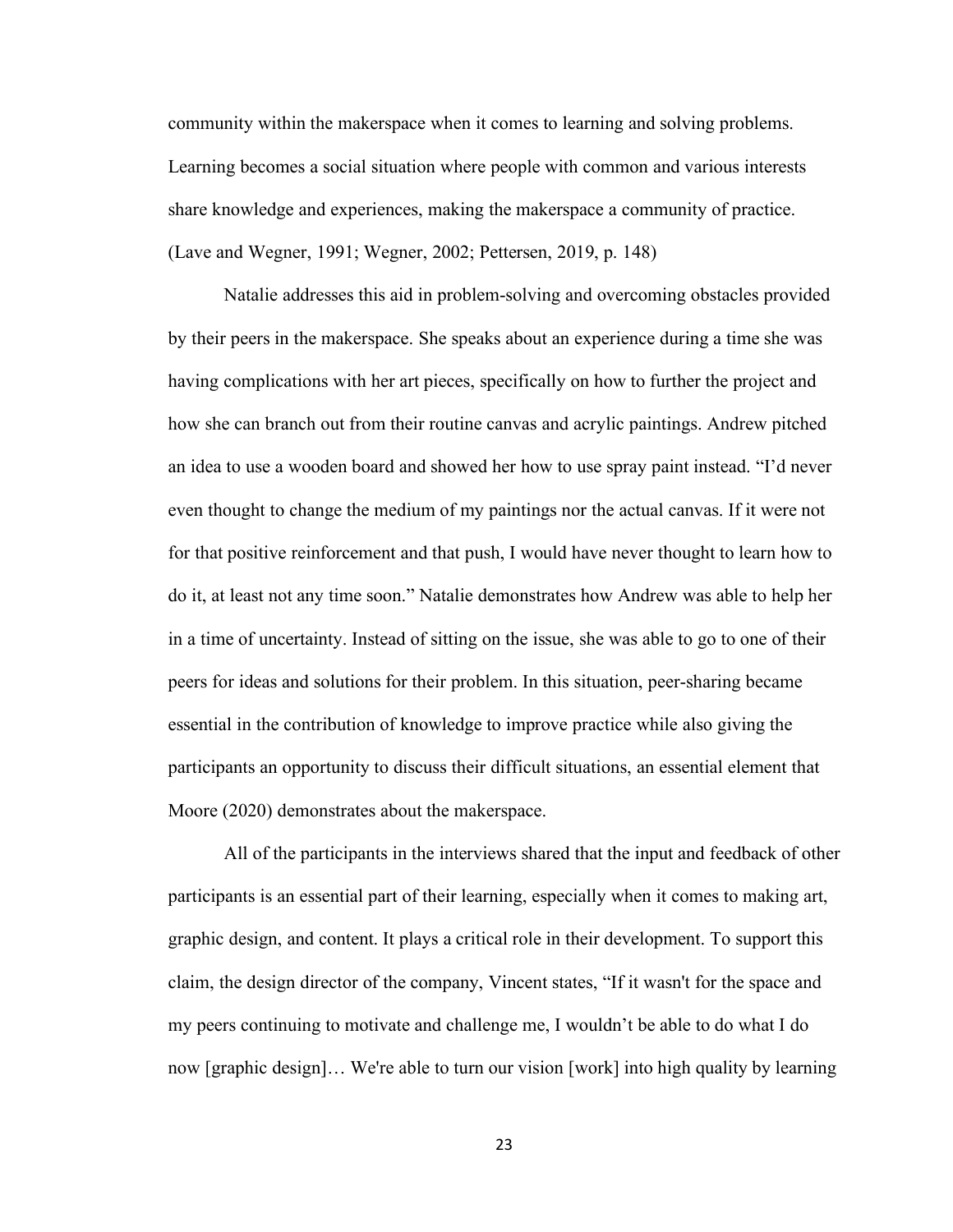and growing with and from each other." Vincent reveals that the collective and casual learning in the makerspace aids in his growth as a designer. In addition, they are able to help the participants to grow and flourish whether through their creations and their skills. Everyone in the space becomes a part of each other's learning process, demonstrating the critical role peer-learning plays within the makerspace.

The makerspace becomes not only an essential role in developing hands-on creation skills through peer-learning, but for networking skills as well (Koole et al, 2018). Many professional workplaces rely on this tactic to speak with potential clients and consumers; it has become a required skill for jobseekers to obtain in order to "better serve" their employers or future careers. As Hans-Georg Wolff and Klaus Moser (2009) suggest, networking has been defined to build and maintain contacts that enhance career success (p. 196), whether it be for future endeavors or for potential opportunities. In the makerspace, networking skills are developed through peer-learning. Due to informal interactions, common interests, and helpful conversations, participants create relationships with their fellow peers and makers.

The interviewees shared the effects the space has had on their networking skills. Due to collaboration opportunities and the location of the space, the facilitators have been able to build new relationships with other makers in their studio and businesses surrounding the area. Vincent states, "It [the makerspace] definitely helps us to network, especially since it's a place that welcomes all people to come and be a part of it… it opens the door to network with somebody right now…" Although networking takes place within the space, another interviewee addresses that it doesn't always guarantee that a person can expect some kind of goal from it. Dylan states, "When networking in the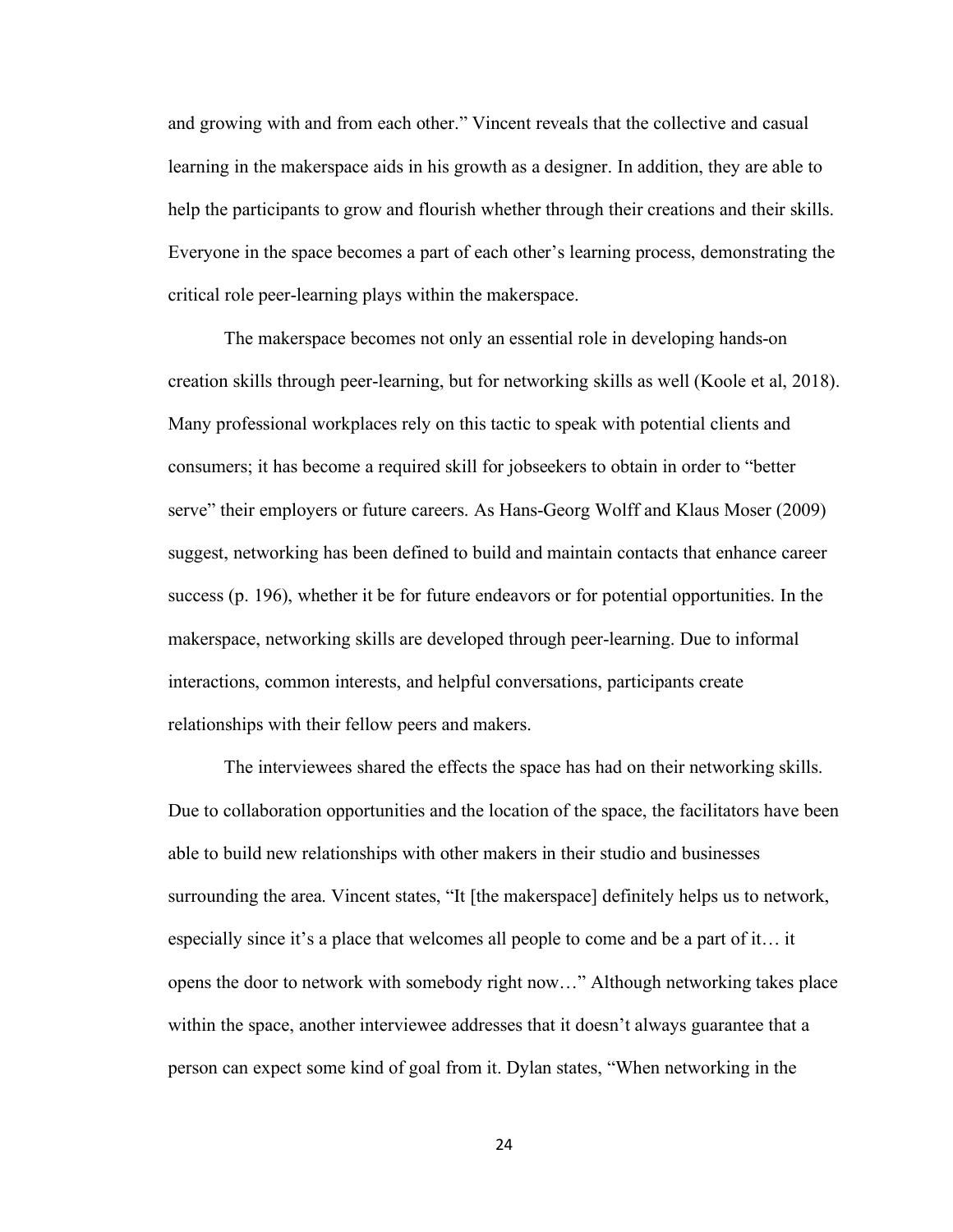space, what are you looking on the other side of that door? What's going to happen next? Right. That part of networking in the studio [space] currently remains ambiguous."

#### *Collaboration and Creativity*

The makerspace mindset, a worldview that advocates for the gathering and collaborating of creative works and makings without limitations (Culpepper & Gauntlett, 2020, p. 264), relies on two essential elements required through various professional settings: collaboration and creativity (Culpepper & Gauntlett, 2020). The makerspace calls on individuals and participants to test their creativity through experimentation while expanding their works through collaboration. Moreover, it calls for those in the space to come together to share ideas when making while at the same time providing feedback to better their projects. Andrew states, "In the beginning, while in the collaborative space at first, I did a lot of things by myself. But, since you put yourself in this group situation, you naturally start questioning different things. You start asking questions, you start opening yourself up. That allows you to grow as a person and in your craft." As Andrew explains, the space gives participants the opportunity to ask others the hard questions. Due to the community setting, peers are given the chance to provide their own input and share their ideas on how the maker can further their creations.

The community within the makerspace not only welcomes the opportunity for collaboration but enhances creativity, as one of the interviewees states. Natalie explains, "Creativity comes from the individual. But the people who participate in the space help to feed it by giving their own ideas and providing feedback, which a lot of the time helps to further that creativity." As Natalie states, makers can take their creative ideas to another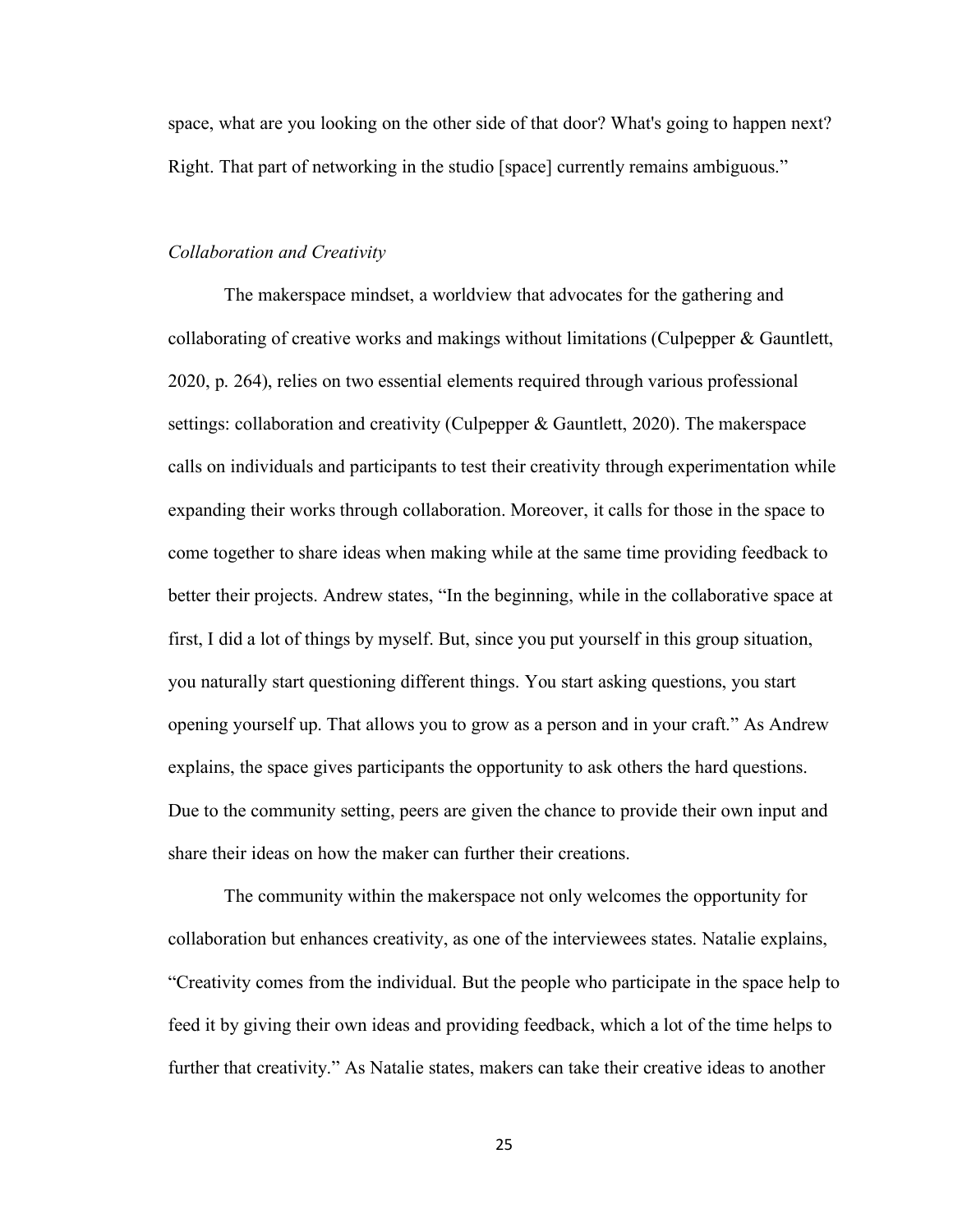level with the feedback of others. Their peers and fellow makers challenge them through teamwork while inspiring them to make moves that they may not have recognized or attempted before. The design director states "When you bring people into the experience, they teach you to think about something when you put it [the vision] out there with their response… It gives the people in the space the opportunity to show their own potential while giving feedback to others."

In reference to pushing others to strengthen their creativity and collaboration skills, the facilitators of the space help the participants to see their own potential when it comes to making. Andrew states, "I like to leave memories with people, even if they don't come to create, to come into the space and do something... I've put people in a situation where they try to get creative and they grow from it. All of a sudden, they become interested and start expressing the creativity they didn't even think they had at that point." The video director demonstrates the capabilities his role as a facilitator can have on those who enter the space. As he states, he motivates and guides the participants to get out of their comfort zone while trying something new. The growth he refers to is the potential development made within the individual, but the strengthening of their creative process. In addition, this growth allows them to learn more about what it is that they can do, even if they don't know what exactly that may be at the moment.

Collaboration and creativity are perceived by many individuals as something easily done. However, it can require much more practice to do it effectively. Vincent states, "A lot of people talk about collaboration, but when no one says how hard creative collaboration really is because you have to be respectful to everyone's vision. But sometimes you just have to enhance it. People need to learn how to let people enhance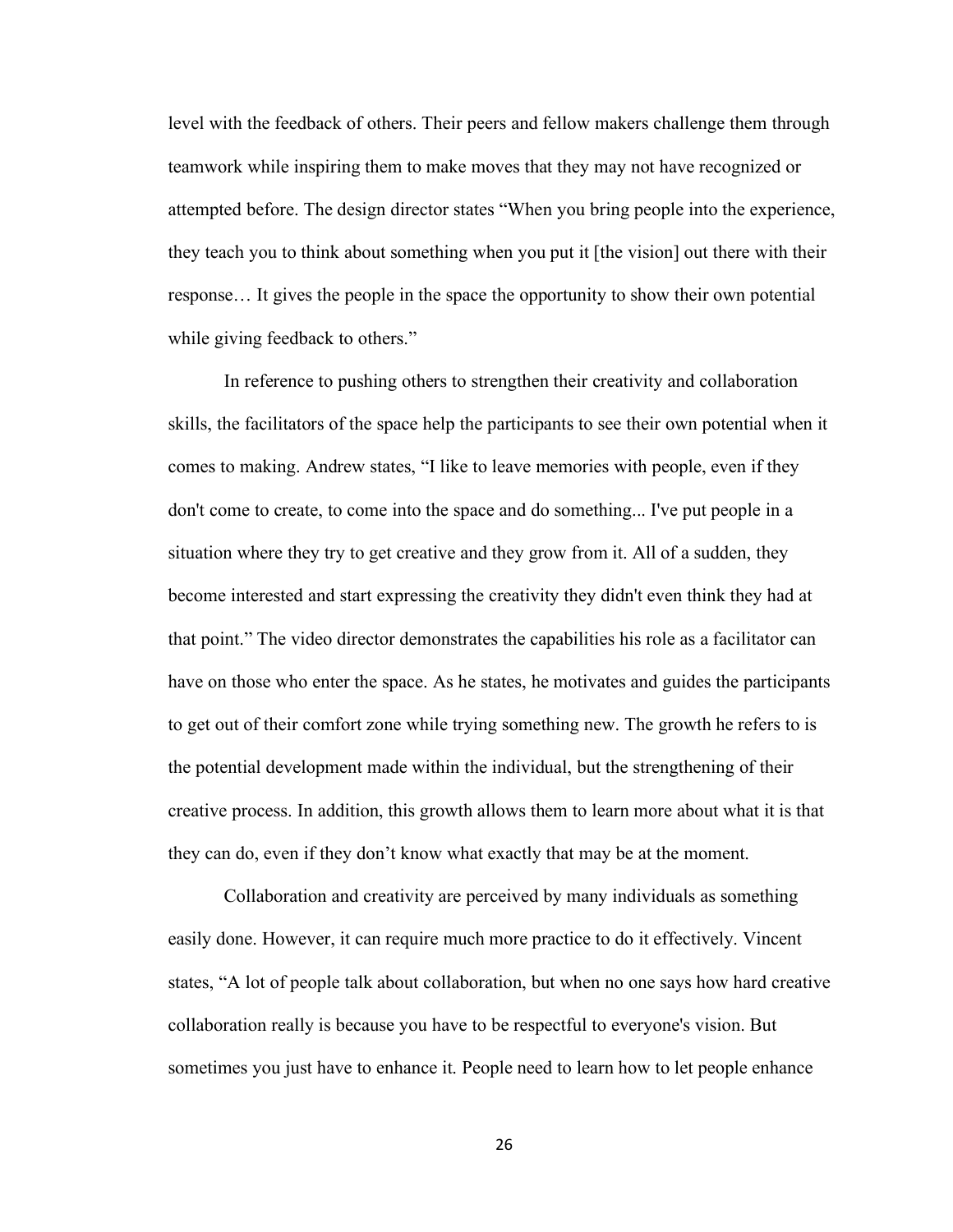their vision. That has been a big learning curve." Vincent addresses how collaboration takes practice and learning, especially when it comes attempting to "enhance" the works of others. At the same time, makers must learn how to let others share their own ideas to enhance their work.

#### **V. DISCUSSION**

The interviewees responses help to support the beneficial capabilities the makerspace could have on student development if implemented within the university. This will aid in students to gain new opportunities in professional-work environments while preparing them to engage in makerspaces beyond the university. However, there are still some issues that may arise, as they may not necessarily guarantee success. Although students are given the freedom to participate as they wish, to make and tinker with resources and technology they have never used before, the problem still lies as to whether the student chooses to participate or not. Two out of the four participants agreed that although the makerspace provides opportunities to create skillsets desired in future careers, such as journalism, content writing, or marketing, the commitment to participate and learn relies on the student. However, each interviewee agreed that the makerspace can create the possibility for growth if a student were to do so willingly. Although the makerspace serves as a motivating space for participants to step out of their comfort zone and attempt anything they desire, the hardest part would be getting students to become involved.

Three of the interview participants also agreed that funding can be another problem when it comes to implementing a makerspace. Dylan addressed that although the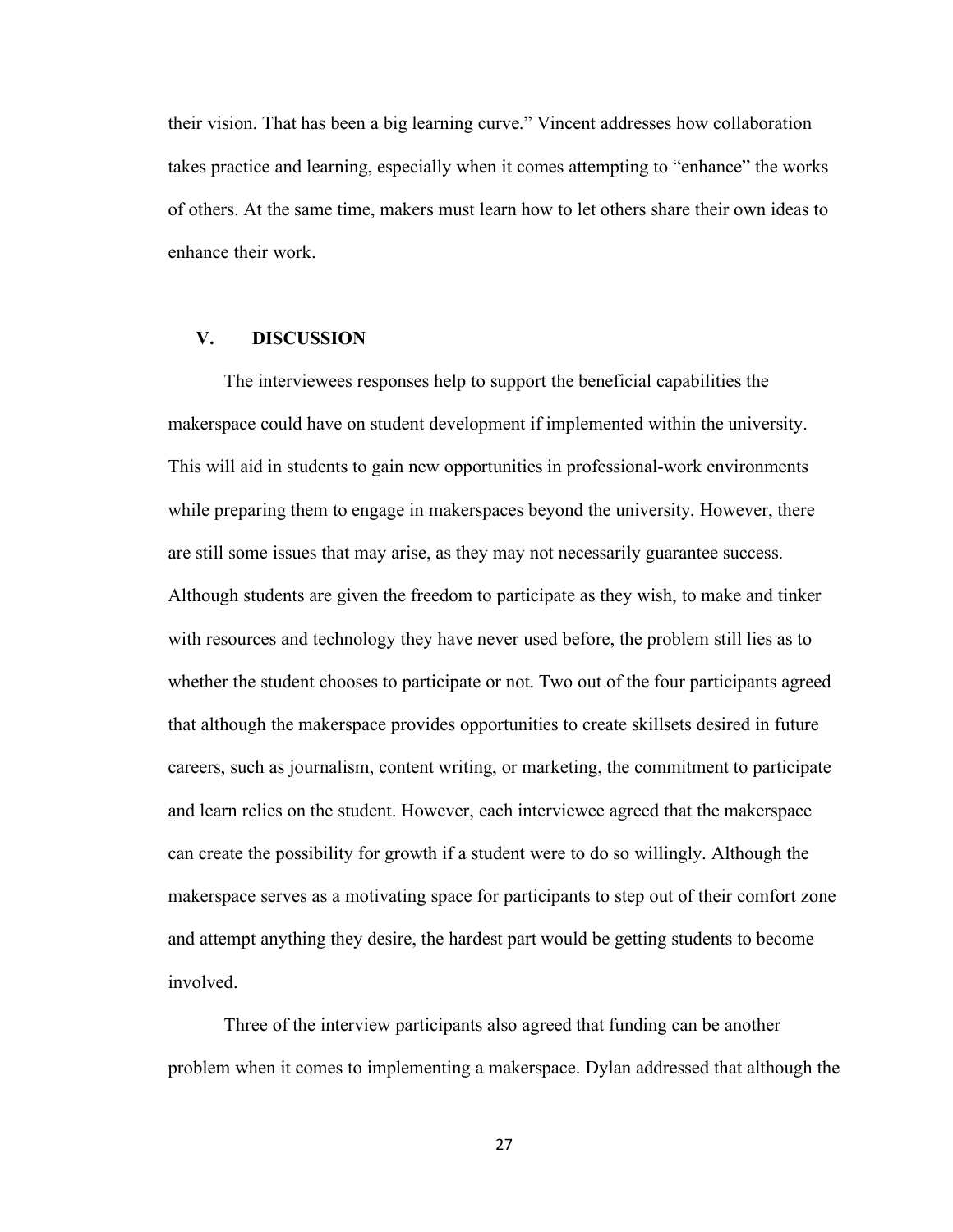space brings in all kinds of opportunities, it cannot be done without the essential finances needed to obtain the equipment and resources for students to tinker with. Therefore, the problem remains as to where this funding would come from and whether the university would be willing to provide the students with that space.

As addressed in my introduction, many professional careers require that students have skillsets related to digital literacy, creativity, networking, and collaboration, which can otherwise be identified as the ability to work with others (Blevins, 2018, p. 22). The interviewees responses help to support the makerspaces' capability to create or enhance these skills in students, as much of these skills are practiced within the space. Due to its characteristics, such as informal learning, freedom to experiment and fail, and learning from others (Geser et al., 2019), the makerspace can be beneficial to English majors looking to pursue careers outside of academia. The space can lead them to gain expertise in skills such as photography, videography, graphic design, multimodal work, social media, and more. In addition, the makerspace can give students the freedom to learn whatever they please, whether it be digital or physical, if provided with the proper resources.

Each interviewee discussed how the space influenced many of the skills that they have today. The facilitators of the space also agreed that although they are usually the ones to aid others in learning, they themselves continue to learn from all those that enter their makerspace. Li  $\&$  Todd (2019) discuss how the makerspaces capabilities help to enhance the skills of not only the people participating in the space, but those that help to function it. According to my findings, this is because everyone who enters the studio comes with their own sets of skills that they themselves have never taken the chance to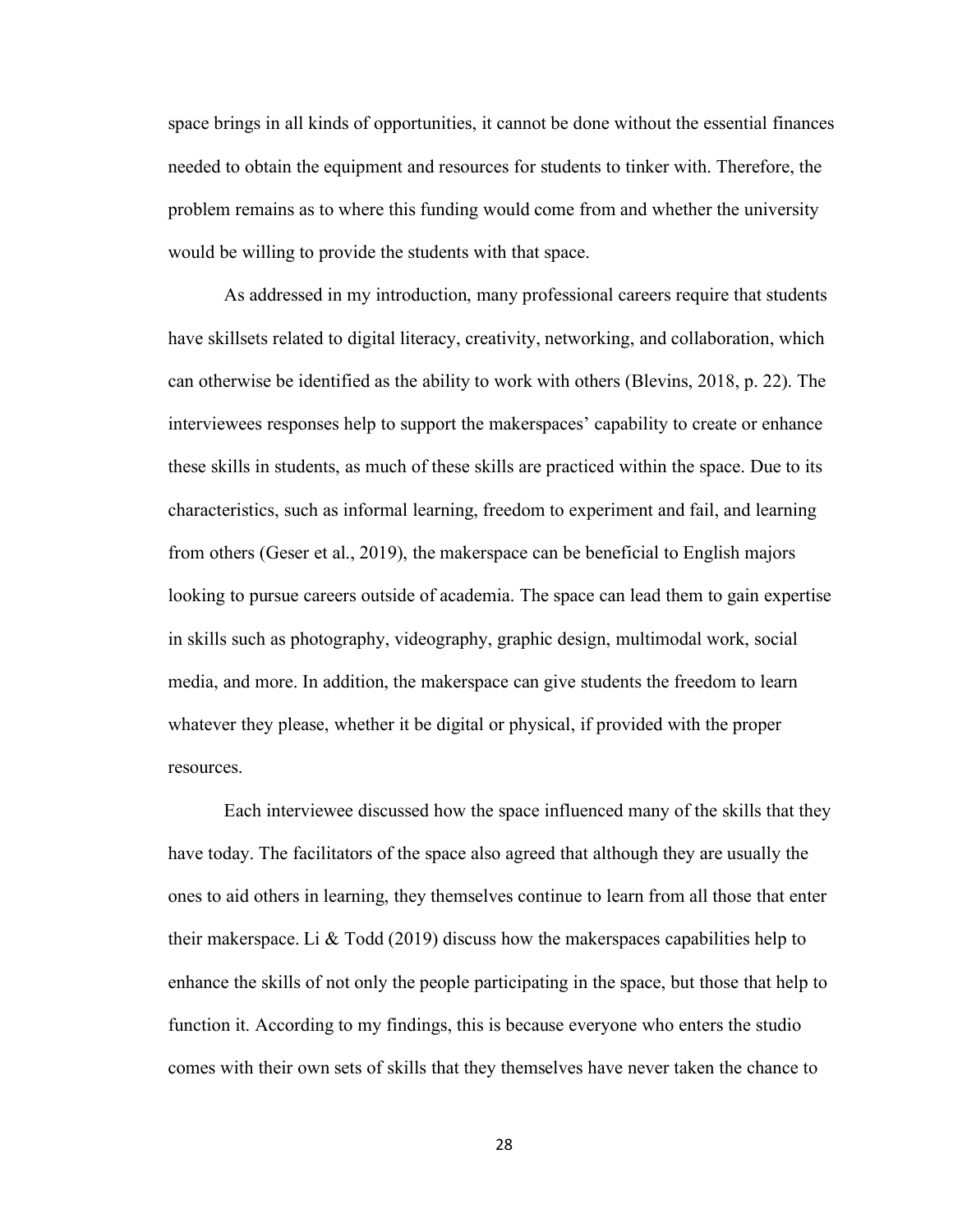learn before while sharing their personal interests (Pettersen et al. 2019). Therefore, community has played a key factor in their continued professional development.

Although most of the interviewees use the space for their own professional work, the space is still used to give opportunity for those who reside outside the company. Due to its emphasis on creativity, making, peer-learning, and collaboration, the CMS functions like what an academic makerspace should be organized. It is important to note, however, that although this CMS is not made specifically for university students, many, such as myself, have been able to participate and take the opportunity to learn with the help of the facilitators and others making in the space. For example, I have been able to learn new skills such as photography while learning to combine my writing with different forms of media, such as audio, video, and photo. I have also been able to receive feedback from those in the space, in ways to further my work, as some participants come from a writing background.

Based on the results of this study, if students were to obtain their own makerspace, they could make advances in their multimodal composing practices as students could have fun with their work while creating meaningful ways learning without the fear of failure (Oliver, 2016; Culpepper & Gauntlett, 2020, p. 266). In addition, facilitators would become more involved in the students' development, which is considered to be an essential it comes to multimodal pedagogy and practice. (Anderson et al., 2006). However, the makerspace helps to bring communication to life, giving the students the opportunity to take their writing and implement it into unfamiliar forms of modes and media (Blevins, 2018). Ultimately, the characteristics of a makerspace –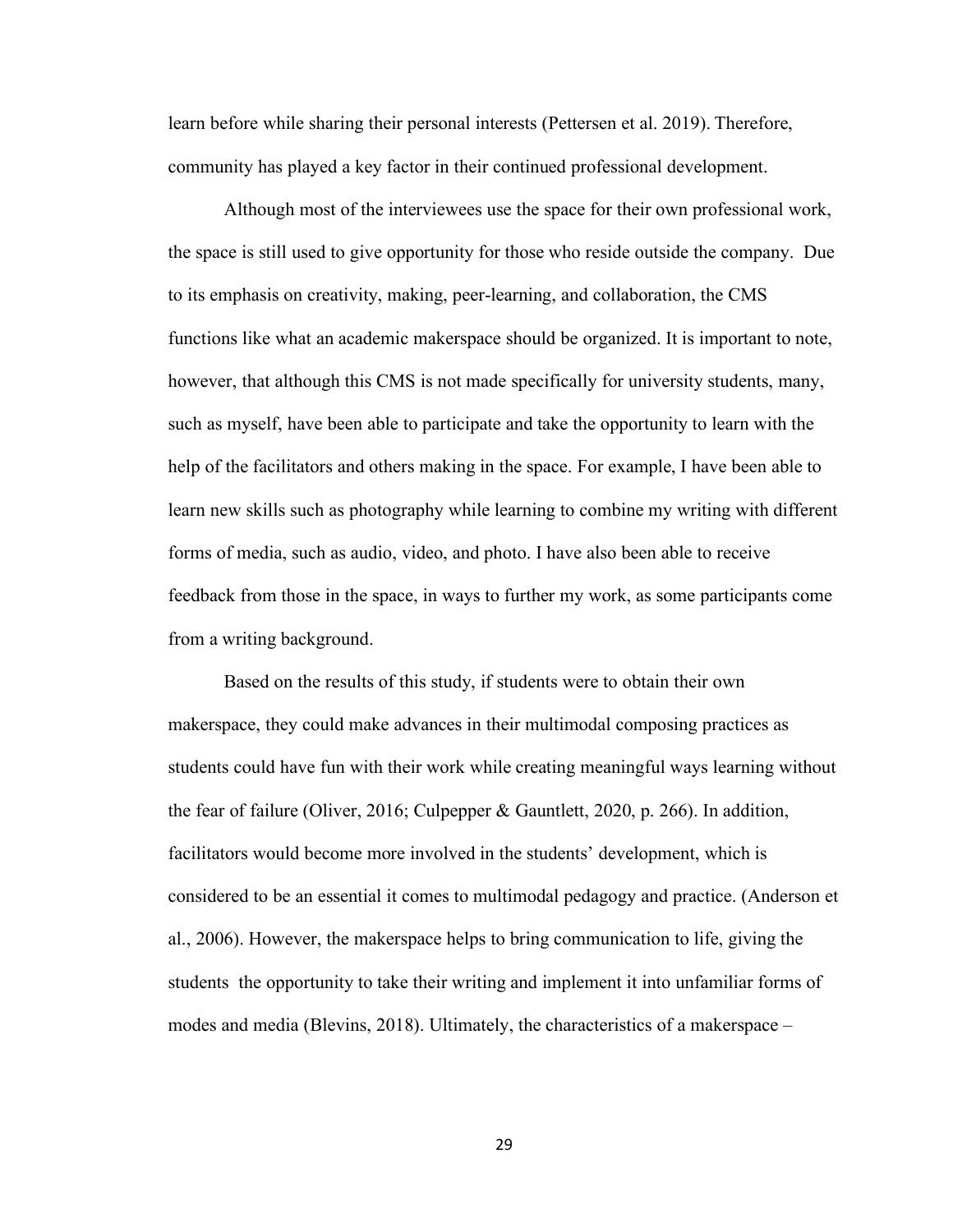specifically, its themes of learning, peer-learning, networking, and collaboration – can aid in a student's development when it comes to acquiring new skills.

#### **VI. CONCLUSION**

The conversation on makerspaces has begun to circulate in Writing and Rhetoric, particularly in writing and composition journals such as *Computers and Composition* and *Composition Studies*, but there seems to be a gap that has not yet been bridged when it comes to how they can be implemented to aid those in Writing and Rhetoric, especially regarding professional development. As many other academic fields, such as education, continue to research and observe the impacts of these spaces, Writing and Rhetoric has yet to recognize how it can be useful among students and other writers looking to pursue careers outside of academia. The world continues to see communication transitioning into the digital realm; digital creation and creativity have never become as essential as they are today. Therefore, it is important that students learn to adapt to this professional climate while obtaining the skills necessary to take on these careers. Ultimately, makerspaces help to echo the move for Writing and Rhetoric to recognize and implement multimodal composition and new media.

Implementing the makerspace within the university can help humanities students to take their writing to more places other than academia. Therefore, students should be given the opportunity to prepare for these careers while they are still in the process of earning their degrees. Although multimodal composition gives students the opportunity to this kind of development, the makerspace can take this learning a step further without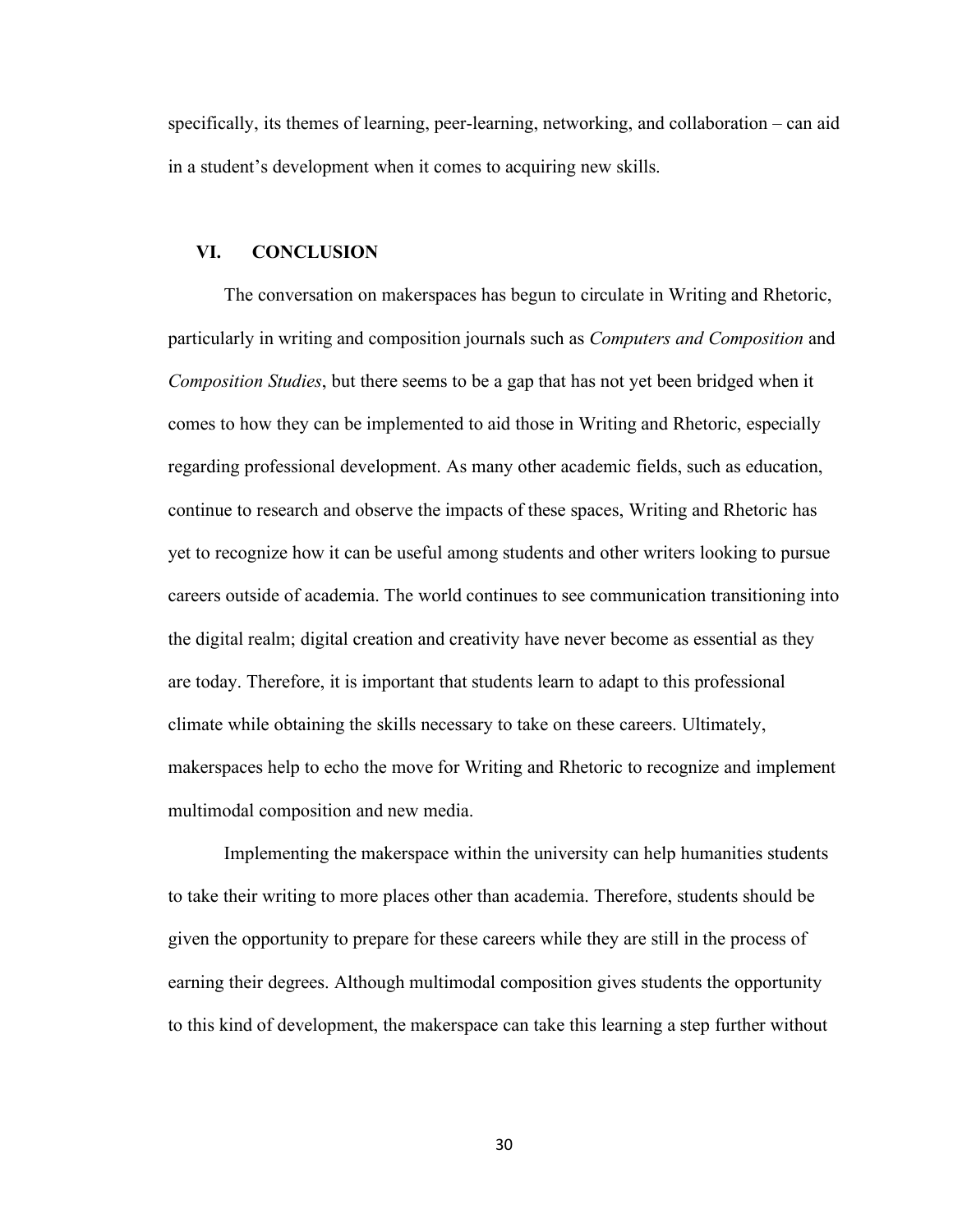setting up a student for great failure while simultaneously allow them to put their skills into practice.

The makerspace has already made way into corporate and business offices. This is more of a reason as to why their implementation in the university could be helpful. Through their participation in the academic setting, students would be getting the experience needed to participate in CMSs. I chose to conduct interviews with participants of a local CMS for my study for this reason, as they have many similarities. Although used for different purposes, they contain many of the characteristics, specifically regarding learning, peer-learning, collaboration, and creativity.

My work does not represent the full range of experiences and capabilities of the makerspace if implemented within the university. In addition, the makerspace is not the only answer in furthering students professional and skill development. However, I do hope that my work aids in igniting the conversation and bridging the gap between the makerspace and Writing and Rhetoric. In addition, I anticipate that my research will bring more attention to makerspaces that already exist, such as Florida International University's Digital Writing Lab, Edge Lab, and Outreach. I hope that sharing how the makerspace can aid in skill development through the willingness to try, experimenting, and the freedom to fail while working with others can push writing students to further their skills, especially when it comes to current career expectations.

Further questions arise when considering the implementation of makerspaces within the university for student development. How can we get students intrinsically motivated to participate in the makerspace without making it seem like a requirement? Moreover, how do we get them to understand what it is exactly and how it relates to their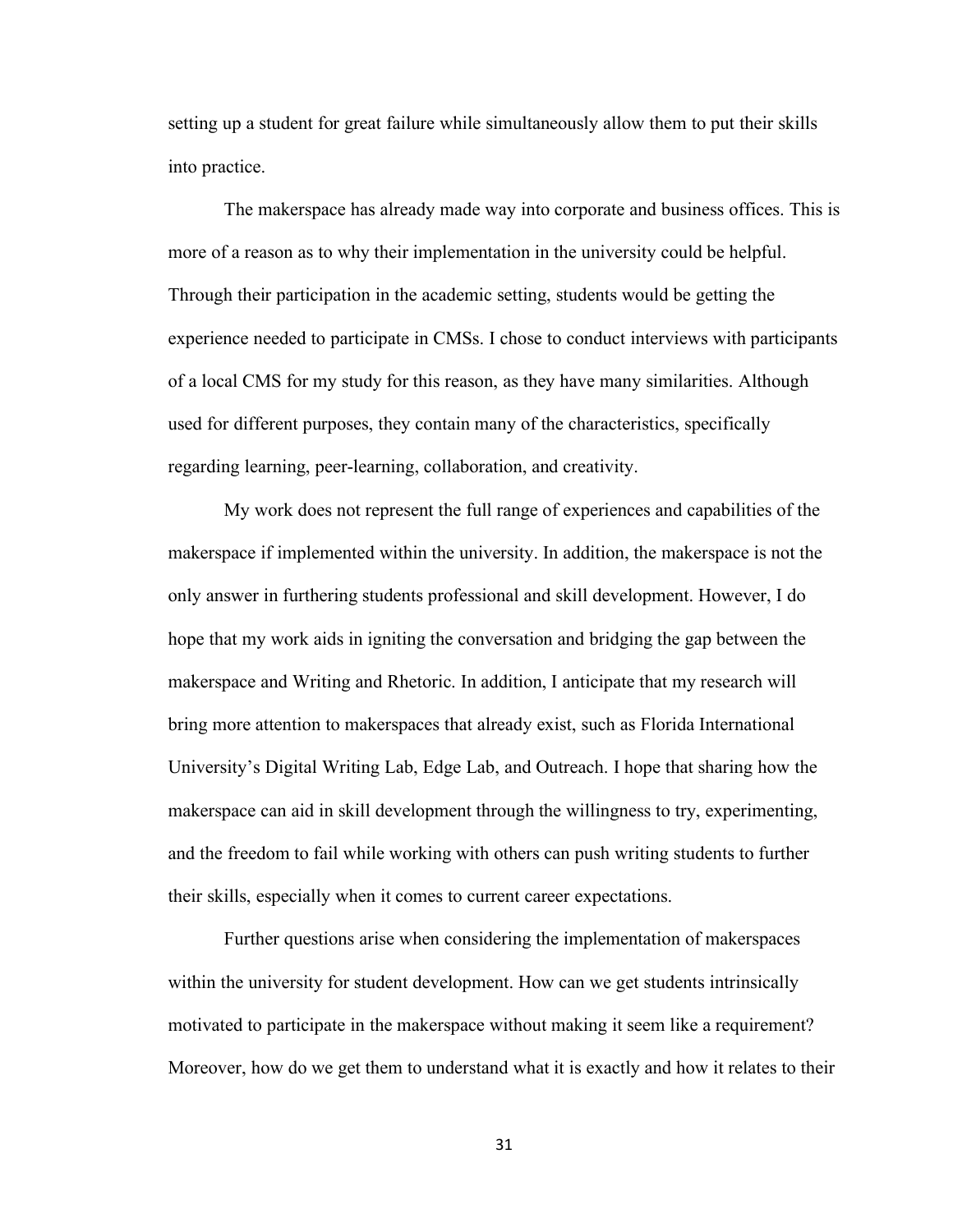careers? As stated before, the conversations on the makerspace are still in their initial stages within Writing and Rhetoric. Therefore, many students may not understand what it is exactly. Where would the funding come from to implement these spaces within the university? How can we further our research on the impacts of the makerspace, specifically when it comes to student development? Ultimately, I am hopeful that my research can help the future of Writing and Rhetoric, while bringing conversations to light on how the makerspace can help students to experiment with their writing in new media.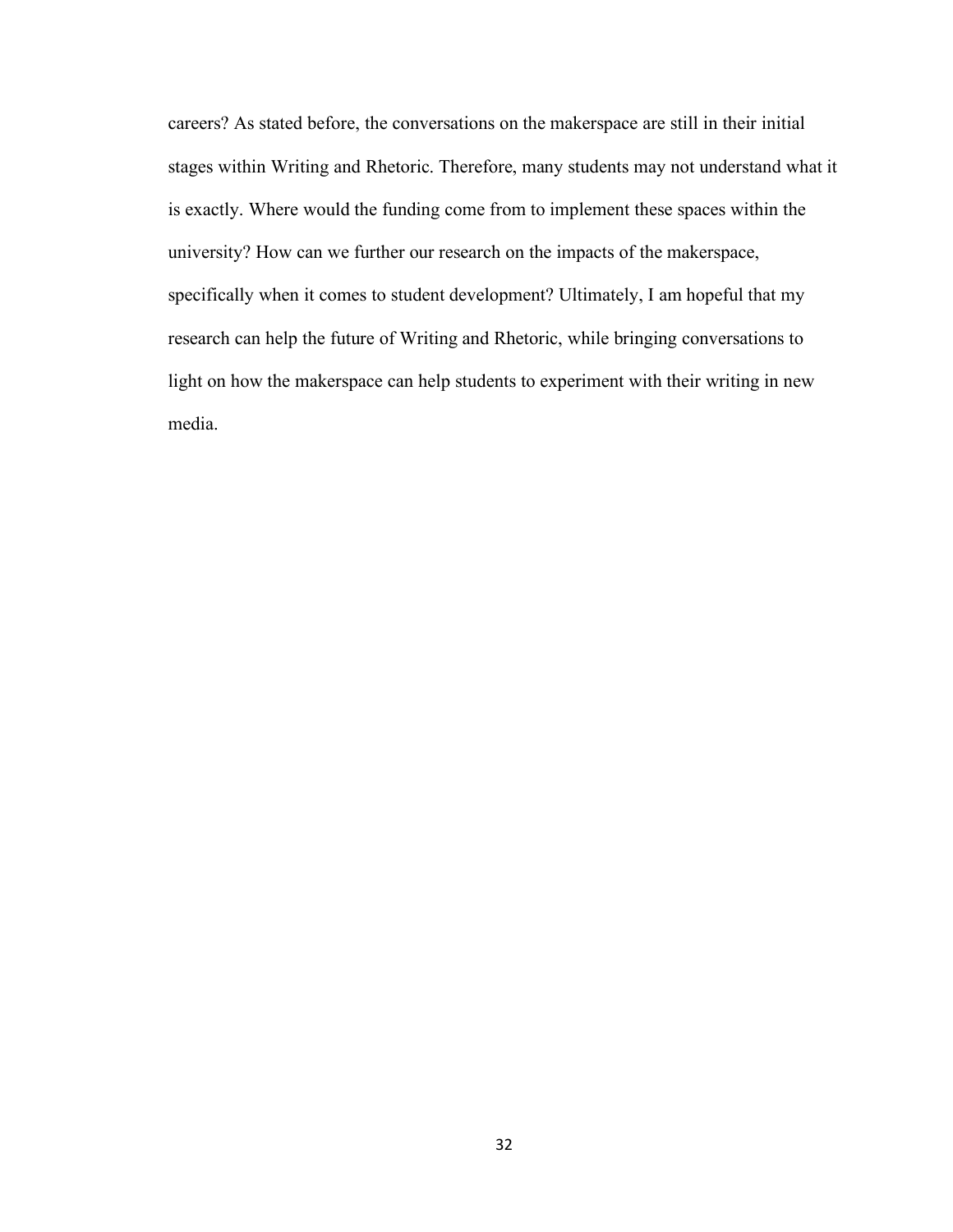#### **REFERENCES**

- Aldrich, H. E. (2014) The democratization of entrepreneurship? hackers, makerspaces, and crowdfunding. 1-6.
- Alexander, J. & Rhodes, J. (2014) *Introduction* (pp. 127). Conference on College Composition and Communication/National Council of Teachers of English.
- Alexander, J. & Rhodes, J. (2014) (pp. 28-6). Conference on College Composition and Communication/National Council of Teachers of English.
- Anderson, K.T., & Kachorsky, D. (2019) Assessing students' multimodal compositions: an analysis of the literature. *English Teaching: Practice & Critique*, 18(3).
- Anderson, D., Atkins, A., Ball, C., Homicz, K., Selfe, C., & Selfe, R. (2006) Integrating multimodality into composition curricula: survey methodology and results from a cccc research grant. *Composition Studies*, 24(2), 59-84.
- Beck, E. (2020) Discovering maker literacies: tinkering with a constructionist approach and maker competencies. *Computers and Composition*, 58.
- Blakesley, D. (2018). Composing the un/real future. *Computers and Composition*, 50(2018), 8-20.
- Blasjo, M., & Jonsson, C. (2020) Translanguaging and multimodality in workplace texts and writing. *International Journal of Multilingualism*, 17(187), 1-21.
- Blevins, B. (2018). Teaching digital literacy composing concepts: focusing on the layers of augmented reality in an era of changing technology. *Computers and Composition,* 50(2018), 21-38.
- Browder, R. E., Aldrich, H. E.,& Bradley, S. W. (2019). The emergence of the maker movement: implications for entrepreneurship research. *Journal of Business Venturing*, 34, 459-476.
- Camiciottoli, B. C., & Campoy-Cubillo, M. C. (2018) Introduction: the nexus of multimodality, multimodal literacy, and english language teaching in research and practice in higher education settings. *System*, 77, 1-9.
- Ciecierski, L. M., & Stylers, J. (2020) Interdisciplinary makerspaces: a stone's throw away. *Teacher Librarian*, 47(5), 21-25.
- Culpepper, M. & Gauntlett, D. (2020) Making and learning together: where the makerspace mindset meets platforms for creativity. *Global Studies of Childhood,*  10(3), 264-274.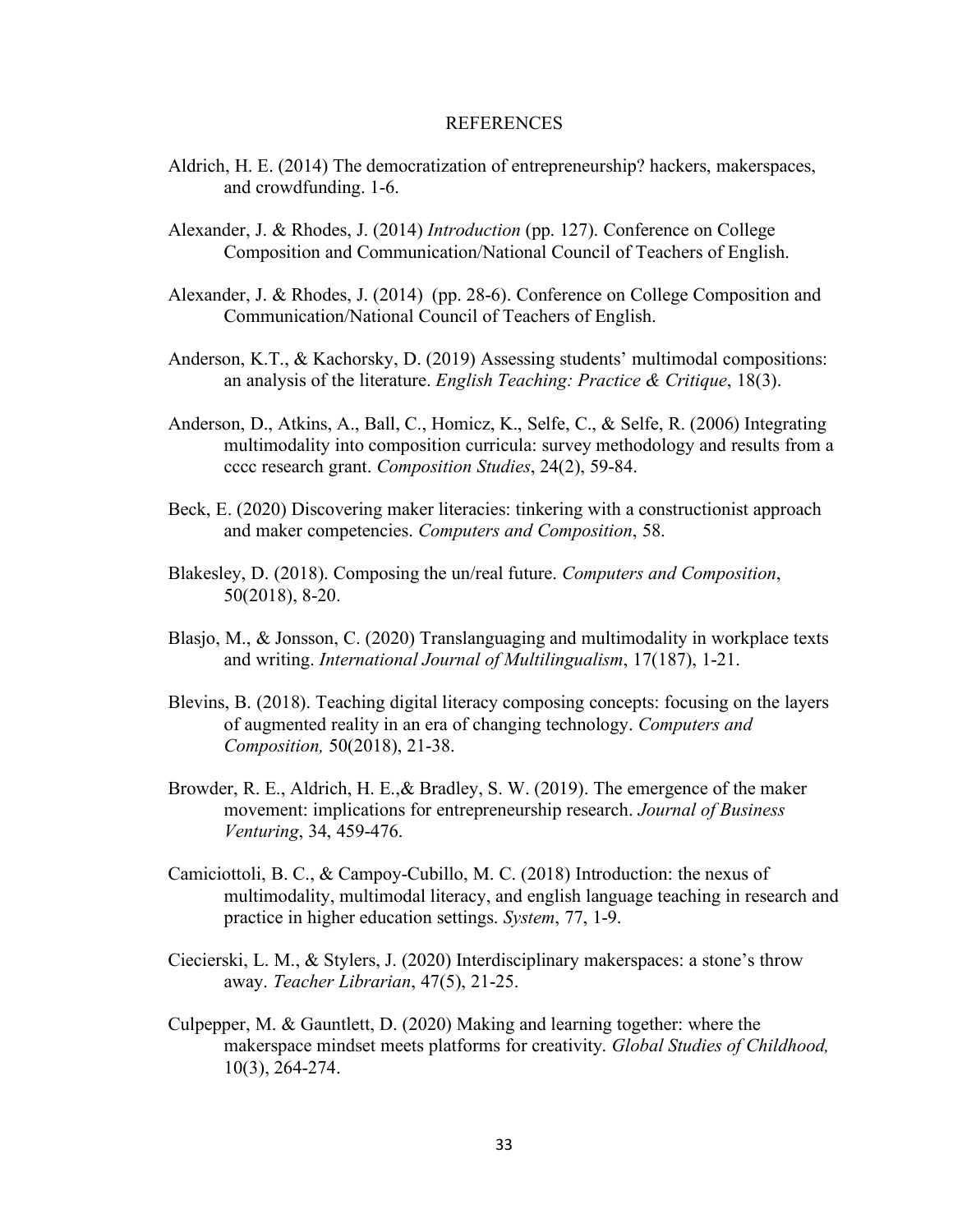Dougherty, D. (2012) The Maker Movement. *Innovations*, 7(3), 11-14.

- DeVoss, D. (2013) Evaluating and assessing designed documents: assignments, projects, portfolios, and more. In E. R. Brumberger & K. M Northcut, *Designing Texts: Teaching Visual Communication* (219-140). Routledge.
- Geser, G., Hollauf, E., Hornung-Prahauser, V., Schon, S., & Vloet, F. (2019). Makerspaces as social innovation and entrepreneurship learning environments: the doit learning program. *Discourse and Communication for Sustainable Education*, 10(2), 60-71. doi:10.2478/dese-2019-0018
- Gollihue, K. N., (2019). Re-making the makerspace: body, power, and identity in critical making practices. *Computer and Composition, 53*(2019), 21-33.
- Gollihue, K. (2018, March). *Re-making the makerspace*. krystin gollihue. https://krystingollihue.com/re-making/
- Gruen, R. (2018). Authoring self: GED students transforming their identities in a composition makerspace. *Literacy Research: Theory, Method, and Practice*, 67, 131-146.
- Guetterman, T. C., Creswell, J. W., Wittink, M., Barg, F. K., Castro, F. G., Dahlberg, B., Watkins, D. C., Deutsch, C., & Gallo, J. J. (2017). Development of a self-rated mixed methods skills assessment: the mixed methods research training program for the health sciences. *Journal of Continuing Education in the Health Professions*, 37(2), 76-82.
- Irie, N. R., Hsu, Y., & Ching, Y. (2018). Makerspaces in diverse places: a comparative analysis of distinctive national discourses surrounding the maker movement and education in four countries. *TechTrends* 63(2019), 397-407.
- Li, X., & Todd, R. J. (2019). Makerspace opportunities and desired outcomes: voices from young people. *Library Quarterly: Information, Community, Policy*, 89(4), 316-332.
- Koole, M., Anderson, K., & Wilson, J. (2018) Makerspaces as complex sociomaterial assemblages: is networking the key factor?. *Proceedings of the 11th International Conference on Networked Learning*, 256-259
- McGrath, L., & Guglielmo, L. (2015). Communities of practice and makerspaces: dmac's influence on technological professional development and teaching multimodal composing. *Computers and Composition,* 36(2015), 44-53.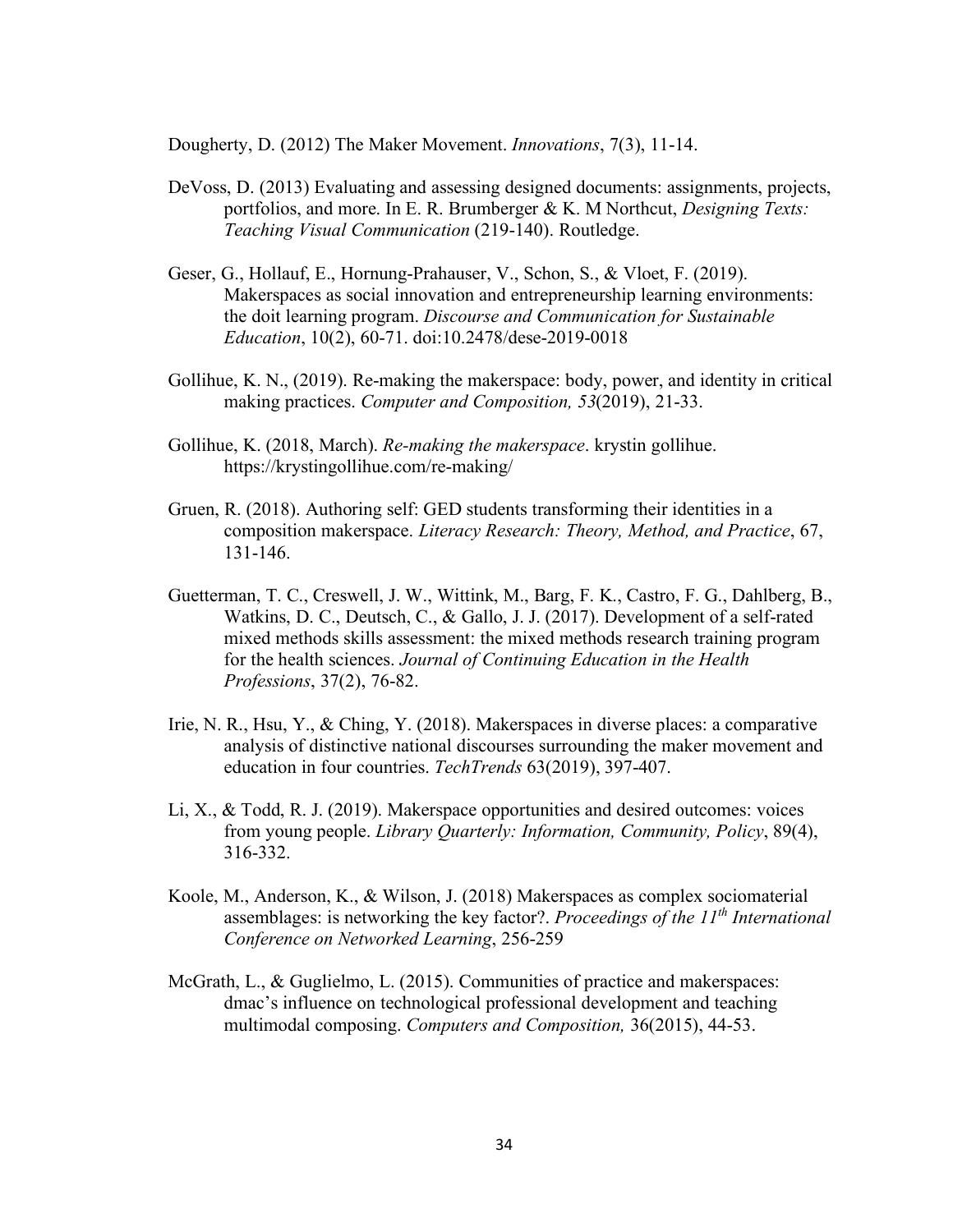- Moore, S., Roche, J., Bell, L., & Neenan, E. E. (2020) supporting facilitators of maker activities through reflective practice. *Journal of Museum Education*, 45(1), 99- 107.
- Moorefield-Lang, H. M. (2014) Makers in the library: case studies of 3D printers and maker spaces in library settings. *Library Hi Tech*, 32(4), 583-593.
- Pettersen, I. B., Kubberod, E., Vangsal, F., & Zeiner, A. (2019). From making gadgets to making talents: exploring a university makerspace. *Education + Training,* 62(2), 145-158.
- Purpur, E., Radniecki, T., Colegrove, P. T., & Klenke, C. (2015). Refocusing mobile makerspace outreach efforts internally as professional development. *Library Hi Tech*, 34(1), 130-142.
- Rieken, F., Boehm, T., Heinzen, M., & Meboldt, M. (2019). Corporate makerspaces as innovation driver in companies: a literature review-based framework. *Journal of Manufacturing Technology Management*, 31(1), 91-123.
- Santos, E. F. D., & Benneworth, P. (2019). Makerspace for skill development in the industry 4.0 era. *Brazilian Journal of Operations & Production Management*, 16(2), 303-315.
- Saunders, B., Kitzinger, C., & Kitzinger, J. (2015). Anonymising interview data: challenges and compromise in practice. *Qualitative Research*, 15(5), 616-632. doi: 10.1177/1468794114550439
- Sheridan, K. M., Litts, E., Brahms, L., Jacobs-Priebe, L., & Owens, T. (2014). Learning in the making: a comparative case study of three makerspaces. *Harvard Educational Review*, 84(4), 505-531.
- Shipka, J. (2005). A multimodal task-based framework for composing. *College Composition and Communication*, 57(2), 277-306.
- Shivers-McNair, A. (2019). Meditation and boundary marking: a case study of making literacies across a makerspace. *Learning, Culture, and Social Interaction*, 24(2020), 1-7.
- Shivers-McNair, A., Phillips, J., Campbell, A., Mai, H. H., Yan, A., Macy, J. F., Wenlock, J., Guan, Y, & Fry, S. (2018). User-centered design in and beyond the classroom: toward an accountable practice. *Computers and Composition*, 49, 36- 47.